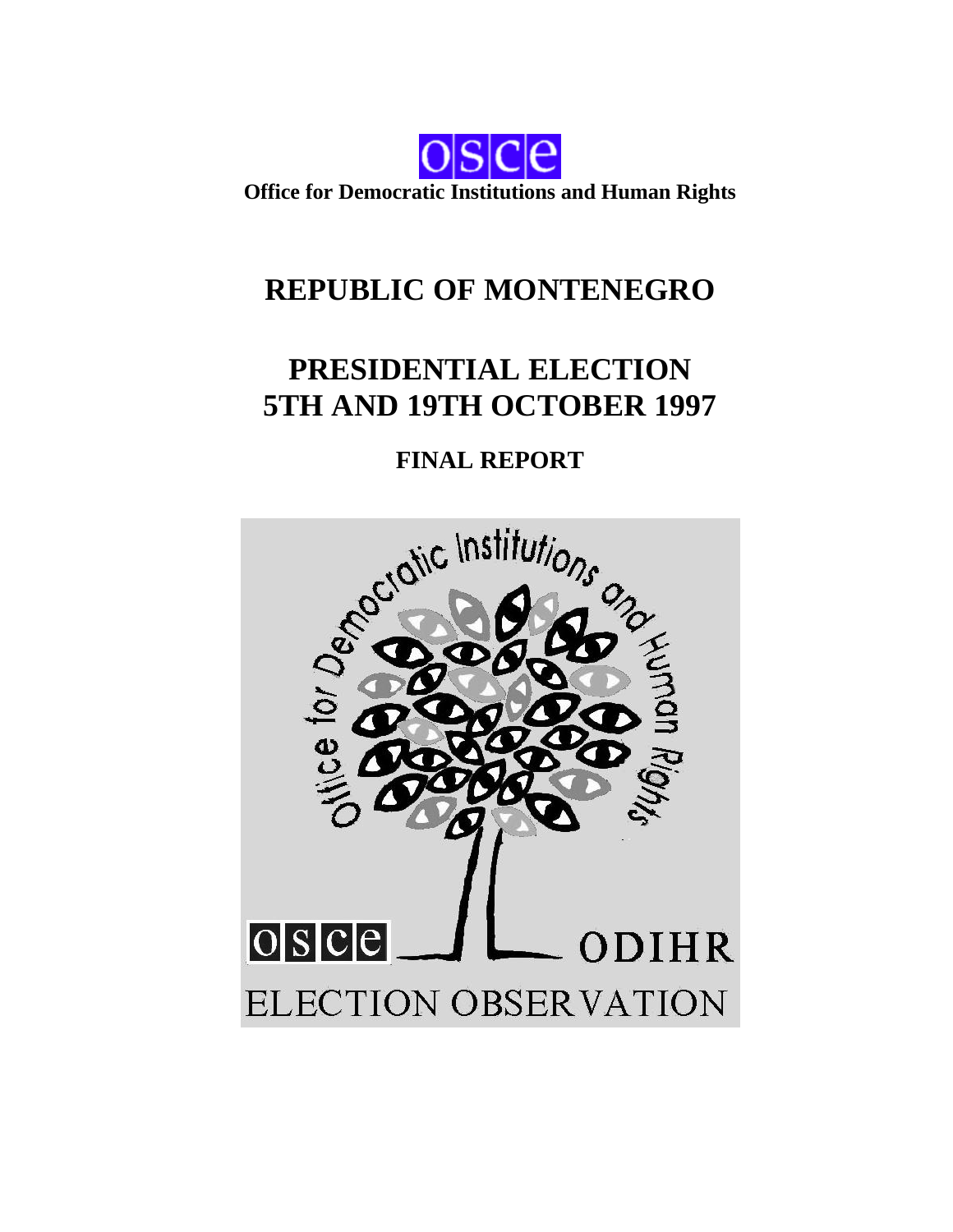# **CONTENTS**

#### **INTRODUCTION**

#### **SUMMARY**

#### **THE LEGAL AND ADMINISTRATIVE PROVISIONS**

Scope and Purpose of the Electoral Law The Calling of the Election for President and the Election Timetable Election of the President Constituencies, Municipalities and Polling Station Areas Electoral Administration Electoral Bodies Permanent Members Extended Composition Deputies Role and Responsibilities of Electoral Bodies Ministries and Local Public Administration Bodies The Judiciary Right to Vote and Registration of Electors Voting Right Registration of Electors Qualification for Registration Preparation of the Register Inspection, Claims and Appeals and Conclusion of Registers Register Extracts for Polling Station The Ballot Paper Polling Stations Polling, Counting, PSC Protocols, Scrutiny and Tabulation of Results Polling Counting Scrutiny and Tabulation of the Results Campaign and Media Electoral Law Provisions Rules Media Control Committee

#### **OBSERVATION FINDINGS AND CONCLUSIONS**

Administration of the Electoral Process The Legal Provisions Registration of Electors Civic Education Eligibility to Stand as a Candidate Repeated or Fresh Elections Nomination of Candidatures Political Parties not Competing Composition of Polling Station Committees Presence and Participation of Members on Extended Composition of Electoral Bodies Independence and Impartiality of Electoral Bodies The Ballot Paper Media International and Domestic Observers Out of Polling Station Voting - Old Age, Illness etc.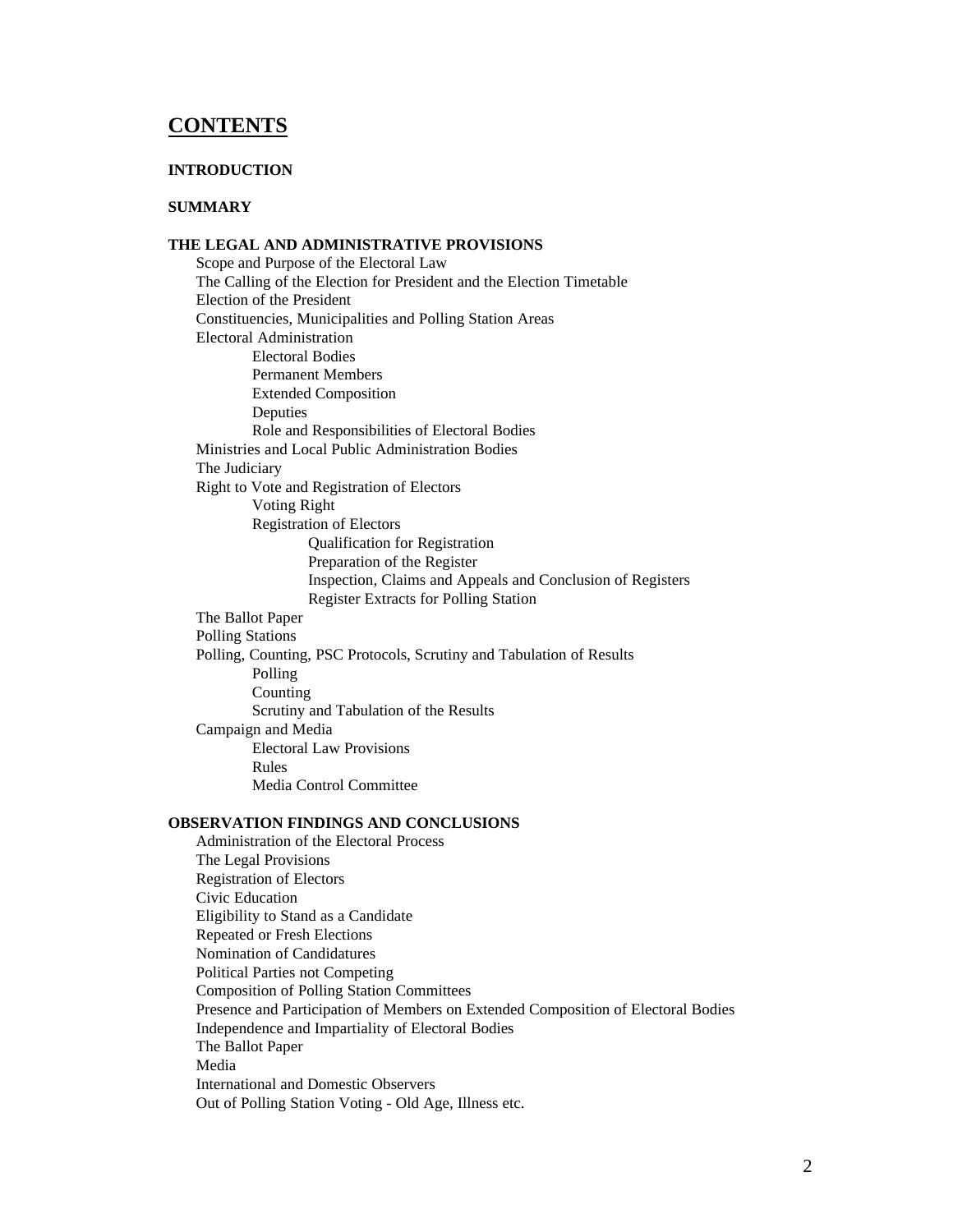Voting by Post - Persons on Business Trips and Students Voting by the Military and Persons in Custody Voting After the Hour Fixed for the Close of Poll Tabulation and Consolidation of Results for each Municipality at each MEC Announcement of Results by the Republican Election Commission Second Ballot

#### **RECOMMENDATIONS**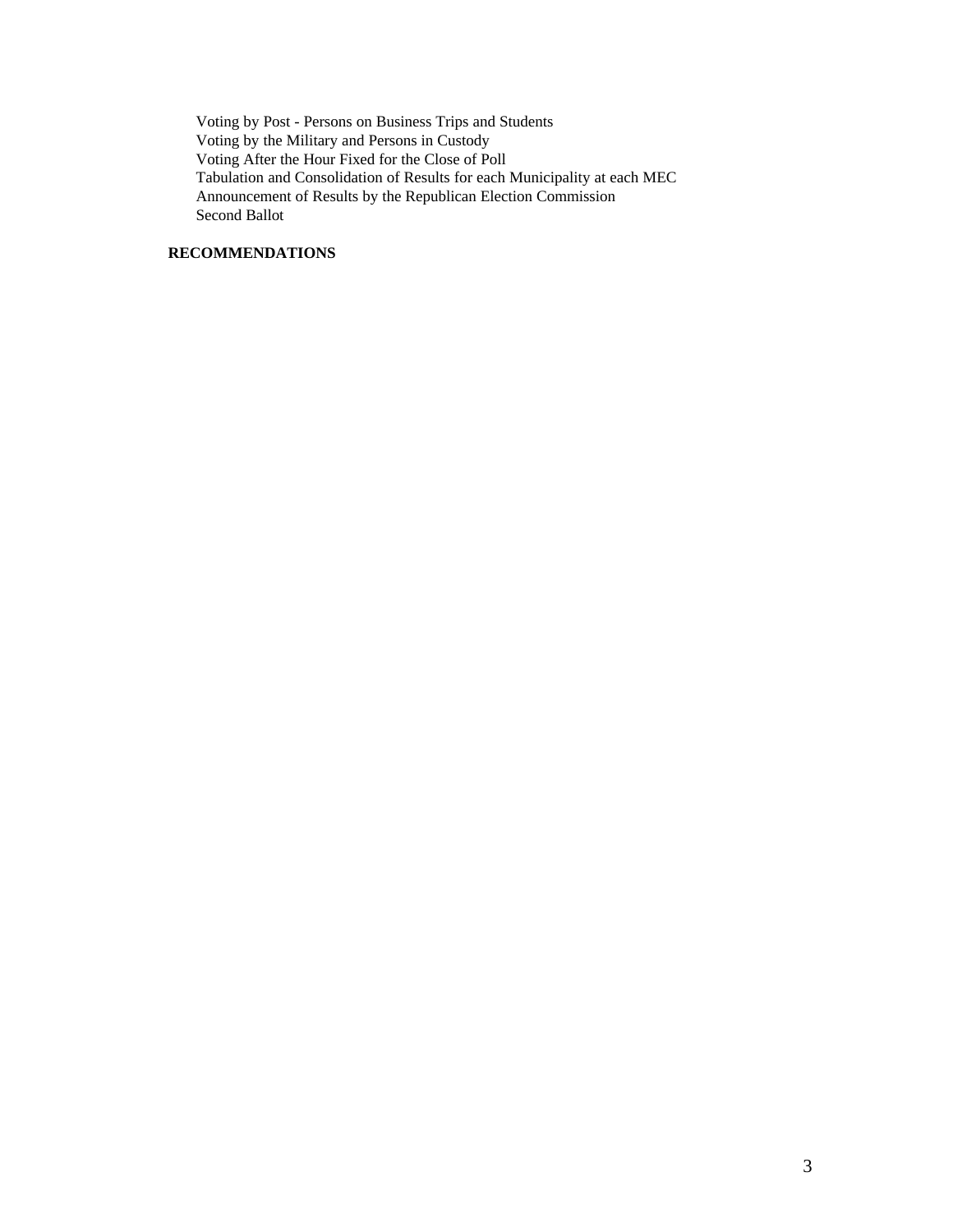# **1. INTRODUCTION**

In accordance with the invitation from the President of the Assembly of the Republic of Montenegro, Mr. Svetozar Marovic, the OSCE's Office for Democratic Institutions and Human Rights (ODIHR) observed the 5th October Presidential Election in the Republic of Montenegro and the subsequent second round held on 19th October 1997.

Mr. Jan Edøy (Norway) was seconded to the ODIHR as the On-site Co-ordinator and the core staff election experts included Mr. Peter Hatch (United Kingdom) and Roumen Maleev (Bulgaria). Mr. Patrick Keogh (Republic of Ireland) was seconded as the logistic and deployment officer.

A total of 61 observers were deployed to observe the October 5th polling day. These included 7 long-term observers, who were joined by 49 short-term observers prior to election day. In addition 5 representatives from the European Community Monitoring Mission (ECMM) took part as short-term observers on polling day.

A strong presence was maintained for the Second Round with the core staff coordinating and supporting the activities of 7 long-term observers together with 25 shortterm observers who arrived two days before polling day. ECMM also participated during the Second Round.

A total of 23 participating States were represented as follows: Austria, Belgium, Bulgaria, Canada, Croatia, Czech Republic, Denmark, Finland, France, Germany, Greece, Hungary, Ireland, Italy, the former Yugoslav Republic of Macedonia, Netherlands, Norway, Poland, Slovenia, Sweden, Switzerland, United Kingdom and United States of America.

In recognition that a successful observation exercise may only be achieved through the full co-operation and assistance of all those involved in the electoral process, the OSCE/ODIHR Observation Mission in Montenegro is pleased to report that this cooperation was forthcoming from all levels of the electoral administration, and from the Ministries and other public administration bodies.

The deployment plan for short-term observers for both the first and second rounds was designed to ensure a wide and representative coverage of the various parts of Montenegro. The observers covered all 21 Municipalities in the first ballot with over 300 Polling Stations visited out of a total of 879. Some of these Polling Stations were visited more than once during Election Day. For the second round observers covered 18 Municipalities and visited about a quarter of the total number of Polling Stations.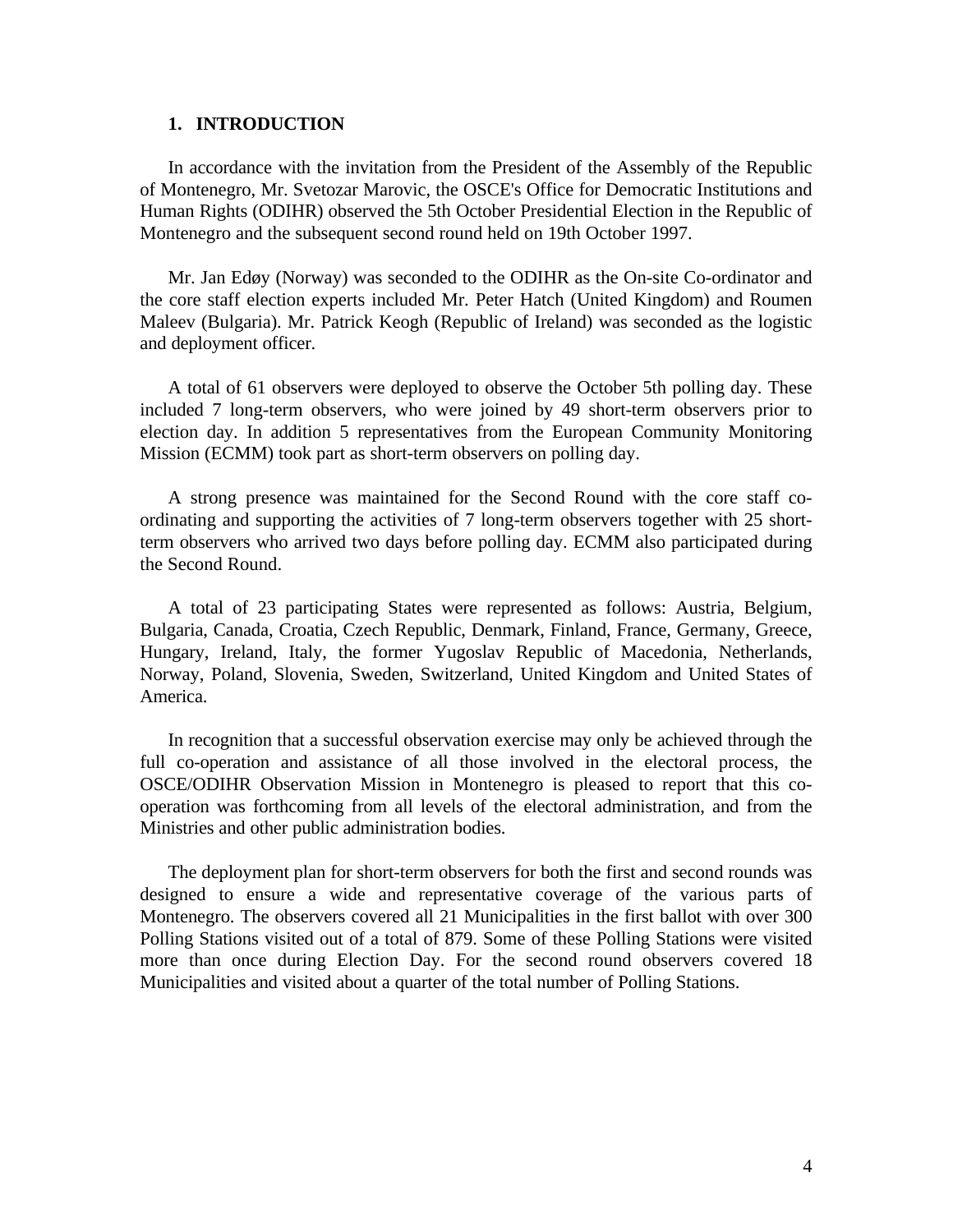#### **2. SUMMARY**

**The OSCE has completed its observation of the Presidential election in the Republic of Montenegro and it has concluded that from an overall administrative and technical point of view the election was generally well conducted. Therefore it can be said that the final result reflects the will of the voters.**

**The election was held in an atmosphere of peace and calm. It is important to note the turnout of 68% for the first ballot and an even higher turnout of 73% for the second ballot.**

**An election process in any country may be subject to imperfections and infractions and Montenegro is no exception in this respect. Whilst of concern the culmination of such imperfections and infractions was not of a level to bring into question the final result.**

**The electoral laws provide a reasonable framework for participation in the election and for their administration and conduct. However there is an absence of clear and detailed legal and administrative provisions, particularly in respect of the electoral procedures in the event of a second round. There were administrative and procedural shortcomings, particularly concerning the registration of electors and in respect of the late introduction for the second round of an additional measure for recording the electors' signature on attendance at the polling station on polling day.**

**The interpretation of the legal provisions was not wholly correct and uniform particularly in respect of:**

- **determination of eligibility to stand as a candidate**
- **composition of the Polling Station Committees (PSC's) as regards permanent and extended membership**
- **presence of candidates' representatives at an early stage on the extended membership of the electoral bodies.**

**Registration of electors was a main issue at this election. The Registers used on 5th October contained many errors and omissions. However, it is encouraging to note the administration's awareness of this deficiency, although somewhat belated, and a desire to attempt to remedy the situation in time for the second round on 19th October. These measures did serve to uphold the paramount principle that each and every eligible voter be able to cast their ballot.**

**The OSCE recognises the important part played by the representatives of the candidates as members of the electoral bodies. It is noted that particularly during the second round there was full representation and participation on all electoral bodies by the representatives of the two candidates, especially on polling station level. Each member of an electoral body had the right to have his or her complaint recorded in the Polling Committee's Record and a further right to refuse to sign the**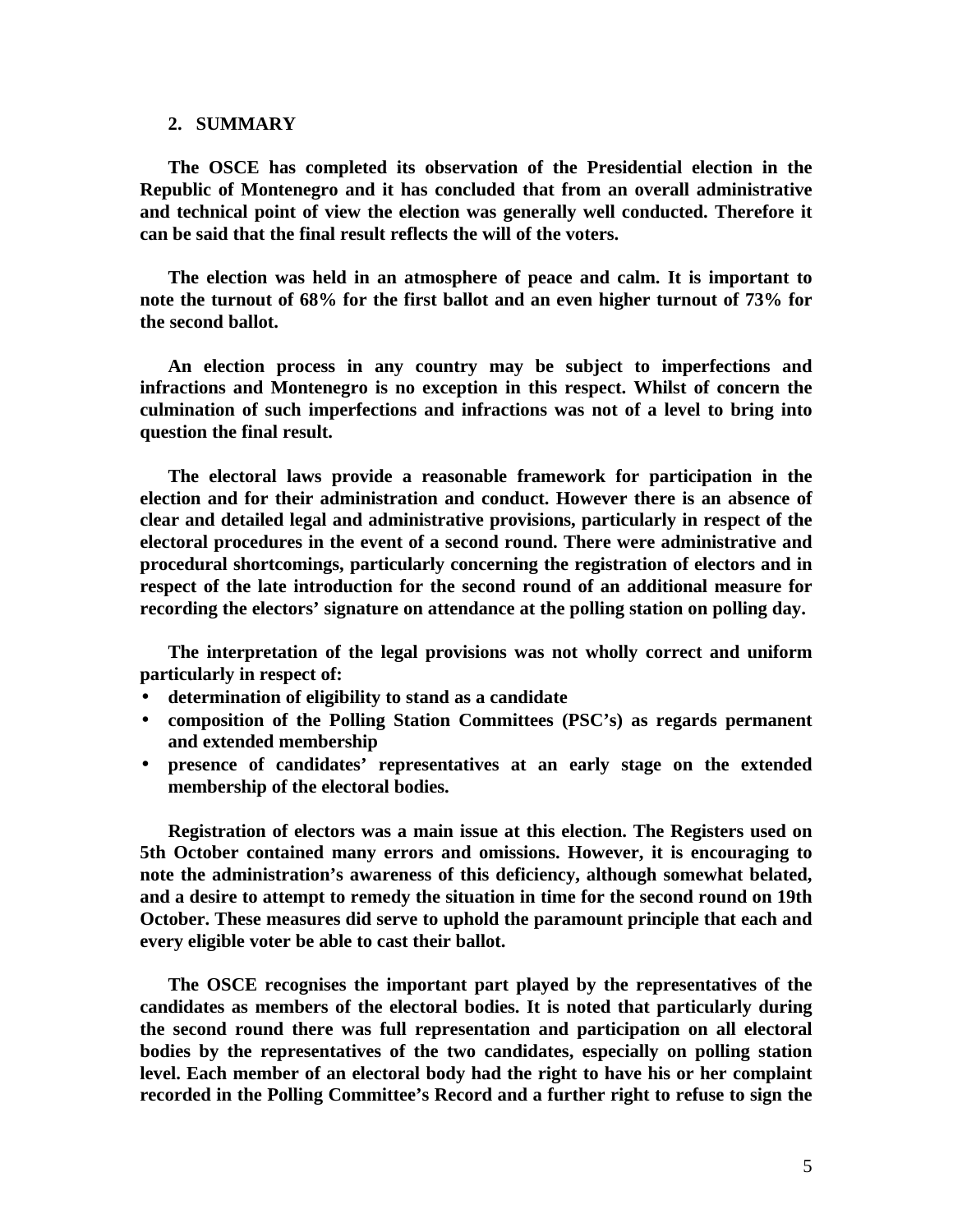**Record in the event of any irregularities. There was a right of all members of electoral bodies to have a copy of the respective protocols. Decisions taken by the electoral bodies were open to review within a prescribed timescale through a mechanism for claims and appeals both at levels within the electoral administration and before the judiciary.**

**The presence of the candidates' representatives as participants and monitors of the process, especially at polling station level, was crucial and provided the essential safeguard to ensure fairness, transparency and proper conduct of the process.**

**Thus there was a series of checks and safeguards built into the process to provide the required level of transparency and to ensure the proper conduct of the election.**

# **3. THE LEGAL AND ADMINISTRATIVE PROVISIONS**

#### **3.1. Scope and Purpose of the Electoral Law**

The election for the President was conducted in accordance with the following:

- Constitution of the Republic of Montenegro
- The Law of Election of the President (49/92)
- Certain Provisions of the Law of Election of Councilmen and Representatives in the Assembly (Parliament) (Nos. 49/62, 16/95 and 21/96)
- Law of the Register of Electors (49/92)
- Law on Public Information (May 93)
- Appointment of Republican Elections Commission
- Ordinances, Rules, Instructions and Opinions in respect of:

(i) Number and Duration of Broadcasts for Equal Presentation of Presidential Candidates and their Programmes

(ii) Content and Appearance of Forms used in the Process of Nominating Candidates and Carrying out Election – Related Activities

(iii) Content and Appearance of the Extract from the Register of Electors and the Manner of Compiling it

(iv) Designating and Setting up Polling Stations, the Manner and Conduct at Polling Stations and Measures to provide for the Secrecy of Voting

(v) Rules for Voting by Post (i.e. Voting outside the Polling Station by persons not able to attend in person, involving the delivery of ballot papers (and envelopes) by the Polling Station Committee on Polling Day for completion by the electors concerned)

(vi) Uniform Standards for Ballot Boxes and Ballot Paper

(vii) Promulgation, Content, Form and Display of the List of Candidates

(viii) Exercise of the Right of Observers to monitor the work of the Organs administering the Elections

(ix) Work of the Republican Elections Commission

• Previous Practices (opinions/instructions) of Republican Elections Commission.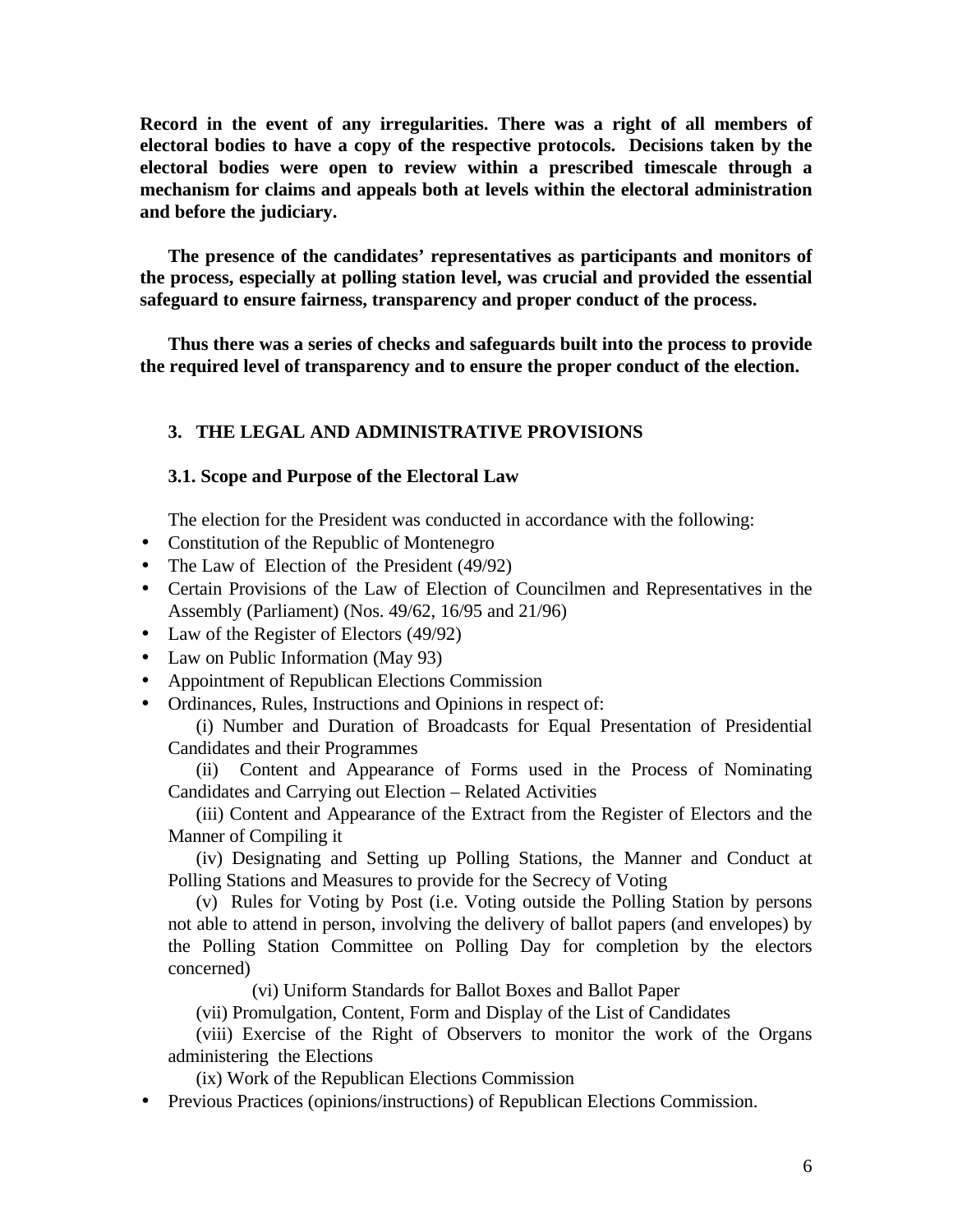#### **3.2. The Calling of the Election for President and the Election Timetable**

In accordance with Article 80 of the Constitution, the election was called by the President of the Assembly on 23rd of July 1997. This decision fixed the date for the poll to be held on 5th October 1997. Article 3 of the Law for the election of the President provides that there shall be no less that 60 and no more than 90 days between the day of calling and the day of polling. Thus a period of 74 days was provided for the electoral process leading up to polling day.

# **3.3. Election of the President**

The President is elected by the citizens by direct and secret vote for the term of office of 5 years, at the expiration of which the term of office ceases in accordance with Article 81 of the Constitution. According to Article 86 of the Constitution, persons having been previously twice elected as President may not stand in Presidential elections. Every Yugoslav citizen aged 18 or over and resident in Montenegro for at last one year prior to election day has the right to be elected President. In putting forward their candidatures each candidate must have the support of at least 2,000 signatures of electors. The Laws provide for a first ballot and for a possible successive second ballot using a majority formula. In order to be elected President on the first ballot, 50% or more of the total registered electorate must participate in the election and a candidate must secure a majority of more than half of the votes cast. In the event of a second ballot, which is held two weeks after the first ballot, the two candidates with the most votes in the first ballot compete for the Presidency and the candidate obtaining the majority of the votes cast is elected, provided that half of the registered electors or more take part in the second ballot. In the event of less than half of the registered electors taking part in the second ballot, the entire electoral procedure has to be repeated.

### **3.4. Constituencies, Municipalities and Polling Station Areas**

For Parliamentary purposes, Montenegro is divided into 14 constituencies. For the election of the President, the whole of Montenegro constitutes one sole constituency. However, for the purpose of administering the election for the President the electoral arrangements are carried out on a Municipality basis and there are 21 Municipalities. The 21 Municipalities are further divided into 879 polling areas with a polling station for each area.

# **3.5. Electoral Administration**

3.5.1. Electoral Bodies

The Electoral Laws provide for three kinds of electoral bodies with responsibilities for the preparation and conduct of the election.

These are: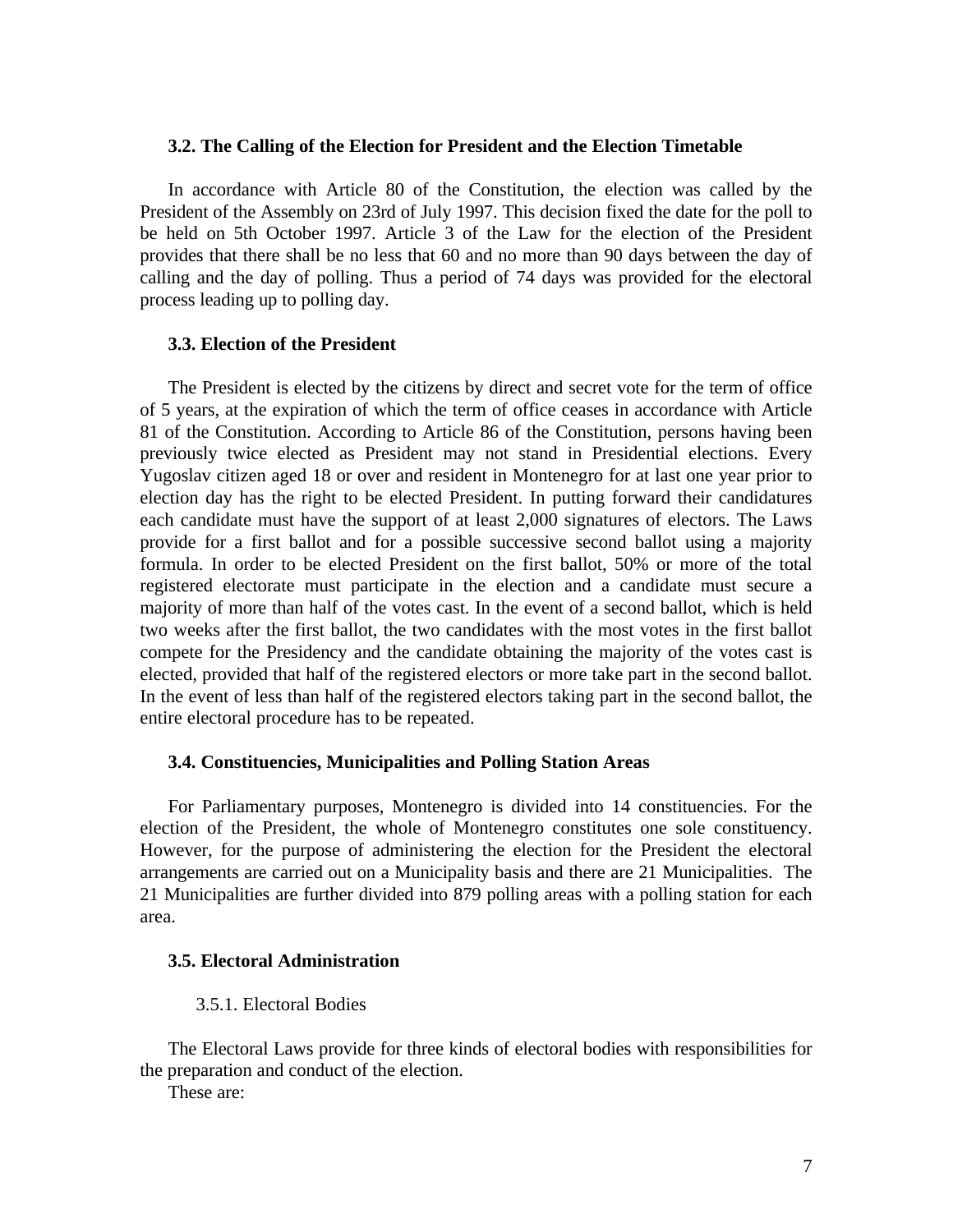Republican Election Commission (REC) – based in Podgorica

Municipal Election Commissions (MEC's) – one for each of the 21 Municipalities Polling Station Committees (PSC's) – one for each of the 879 Polling Stations.

Each Commission and Committee is composed of permanent members and, in line with one of the basic features of competitive elections, there is provision for the competing political interests to be represented on the extended composition of each electoral body.

3.5.2. Permanent Members

The Republican Election Commission (REC)

Appointed for a 4 year term by the Montenegrin Assembly: the Chairman, the Secretary and 5 Members.

The Chairman (and his deputy) is appointed from the ranks of distinguished holders of Judiciary.

The Secretary is a full time employee of the Republican Authority and an election expert.

The 5 Members (and their deputies) are appointed from the judiciary and other distinguished lawyers.

Municipal Election Commissions (MEC's)

Appointed for a 4 year term by the respective Municipal Assembly: the Chairman, the Secretary and 3 Members.

The Chairman (and his deputy) are appointed from the judiciary (where there is no bearer of judicial office in a particular Municipality, the Chairman (and his deputy) is appointed from the ranks of graduate lawyers).

Polling Station Committees (PSC's)

Appointed at the time of the election and for each election by the respective Municipal Election Commission no later than 10 days before polling day: the Chairman and 2 members.

There is an absence of provisions as regards the persons deemed suitable (i.e. magistrates, lawyers, jurists and persons of blameless reputation) to fill such positions.

#### 3.5.3. Extended Composition

At the time of an election 3 days after the publication of the list of validly nominated candidates each competing political interest may propose to the respective electoral body (i.e. the REC for representation on the REC and the MEC's for representation on the respective MEC and PSC's in the Municipality). Such representation is limited to one representative (and one deputy in the event of absence) per candidate per electoral body. In the event of a candidate not appointing an authorised representative within 5 days prior to polling day that candidature forfeits the right to representation.

#### 3.5.4. Deputies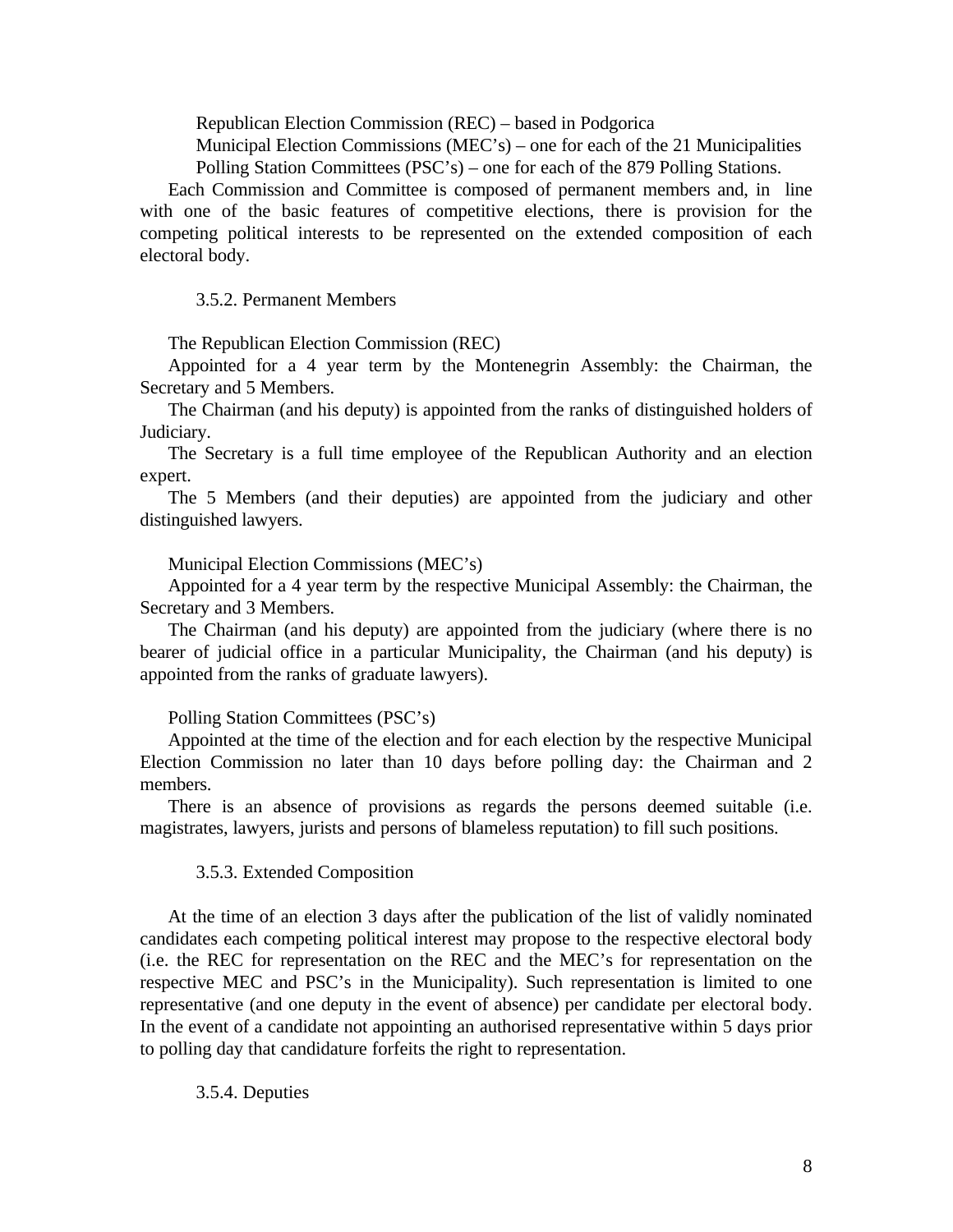Deputies are appointed to the permanent membership of the electoral bodies in the event of absence. Additionally the REC determined on 2.11.96 that a deputy may be appointed to each authorised representative on the extended composition of each electoral body and may act only in the event of absence of the respective authorised representative.

### 3.5.5. Role and Responsibilities of Electoral Bodies

In accordance with the electoral provisions the REC is charged with the lawful administration of elections and the unified observance of the various electoral provisions, involving the co-ordination of the work of the MEC's. Each MEC is charged with the lawful administration of elections within its Municipality. Each PSC is responsible for the polling and counting activities at its respective polling station.

#### **3.6. Ministries and Local Public Administration Bodies**

The work of the Commissions and Committees is supported by the various Ministries at central level and by local public administration (the Mayors, Town Hall Secretaries, etc.)

in each of the Municipalities.

#### **3.7. The Judiciary**

The courts in Montenegro are supervised by the Republican Ministry of Justice. The Supreme Court and the Constitutional Court are the highest courts in Montenegro and final appeals lie with the Yugoslav Federal Court and, in constitutional matters, to the Federal Constitutional Court.

#### **3.8. Right to Vote and Registration of Electors**

#### 3.8.1. Voting Right

In accordance with the Electoral Law, Yugoslav citizens aged 18 or over with civil capacity and residing in the Republic of Montenegro for at least 6 months prior to polling day have the right to vote. (Note: Article 32 of the Constitution of the Republic of Montenegro stipulated that "Every citizen of Montenegro who has reached the age of 18 shall be entitled to vote…".)

#### 3.8.2. Registration of Electors

#### 3.8.2.1. Qualification for Registration

Registration of an Elector is a right and a civic duty and in accordance with the Law of the Register of Electors, all citizens aged 18 or over are entered in the Register of Electors according to their place of residence. In addition, the REC in collaboration with the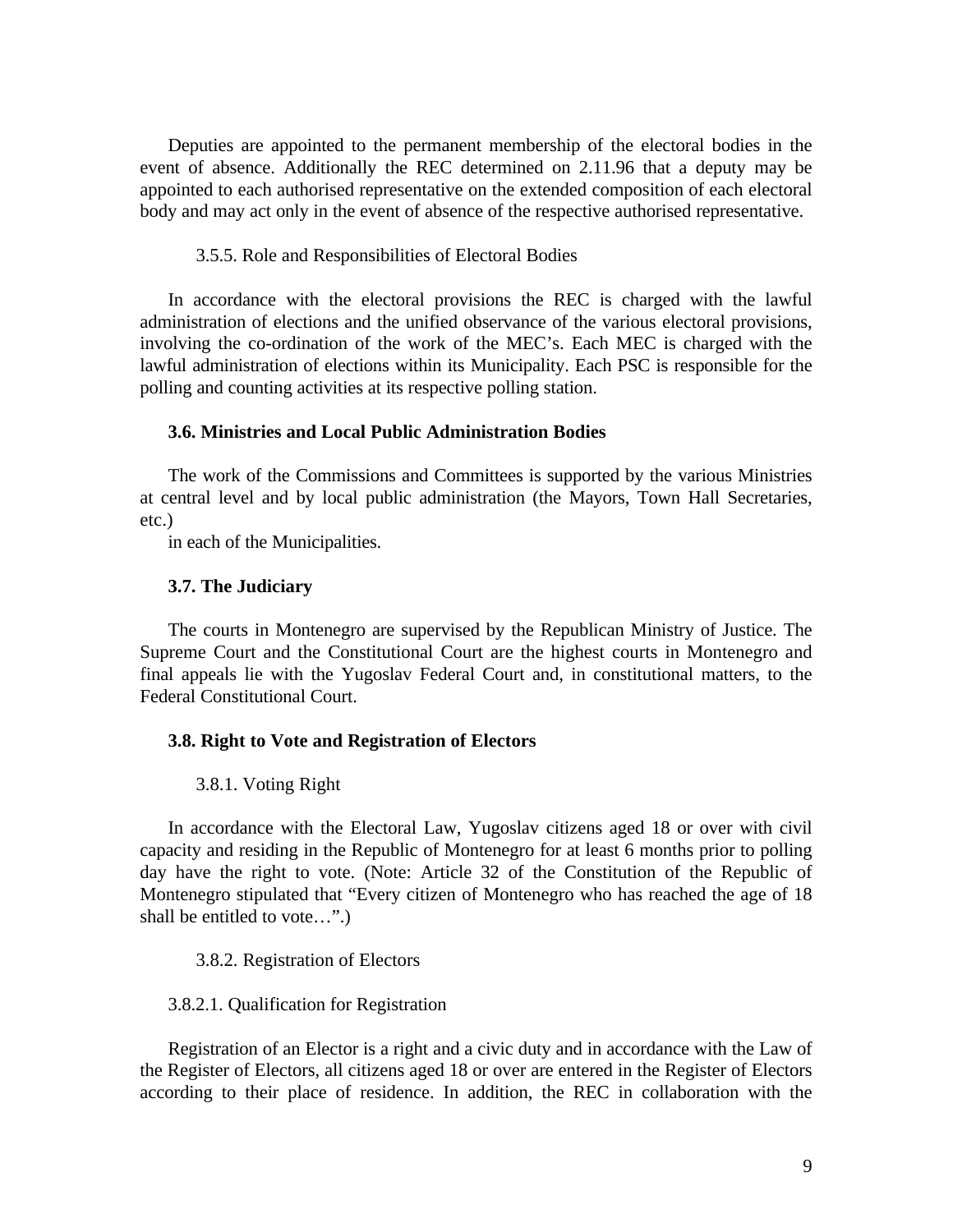Ministry of Interior and the Ministry of Justice arrange through the Secretariat for those persons who will become 18 on polling day to be registered. An elector may be entered in the Register in only one Municipality.

Entered in the Register are also citizens of Yugoslavia who temporarily live abroad and these persons are registered for their last place of residence.

Citizens undertaking national service in the army or taking part in military exercises are entered in the Register for their last place of residence.

Citizens serving prison sentences are entered in the Register for their last place of residence.

Persons deprived of civil capacity by irrevocable court order cannot be entered in the Register.

#### 3.8.2.2. Preparation of the Register

The Register of Electors is updated in the year of the election. This is undertaken by the local public administration in the Municipality (i.e. the Secretariat for Elections).

#### 3.8.2.3. Inspection, Claims and Appeals and Conclusion of Registers

Within three days of calling the election, the Secretariat for Elections in the Municipality informs the citizens, by public notice or through the media, that they can inspect the Register and ask to be entered or deleted or to have changes, amendments or corrections made. Any request for changes to the register must be supported by proper evidence and a decision is made within 24 hours of the request. Registration appeals may be presented directly to the Supreme Court of Montenegro by the Secretariat within 24 hours of receipt of the appeal and the Court must make a decision within 24 hours of receipt by the Court. The Court's decision is final.

The Register of Electors is concluded no later than 15 days before polling day. Within 24 hours the respective MEC is informed and within a further 24 hours the MEC sends details of the total number of electors to the REC. Within a further 24 hours the REC publishes the electorate figures by Municipality and for the whole of Montenegro. There is no central Register of Electors for Montenegro.

New entries in, deletions from, amendments to, changes or corrections may be done only by order of the Supreme Court and not later than 48 hours prior polling day.

#### 3.8.2.4. Register Extracts for Polling Station

A verified extract of the Register is compiled by the Secretariat for the Municipality and one for each polling station. Each extract contains the ordinal numbers of the voters, their full names, sex, date of birth and their place of residence/address. The extracts are compiled in alphabetical named order. The title page of each extract contains the name of the Secretariat, the date of compilation and the designation of the polling station. The last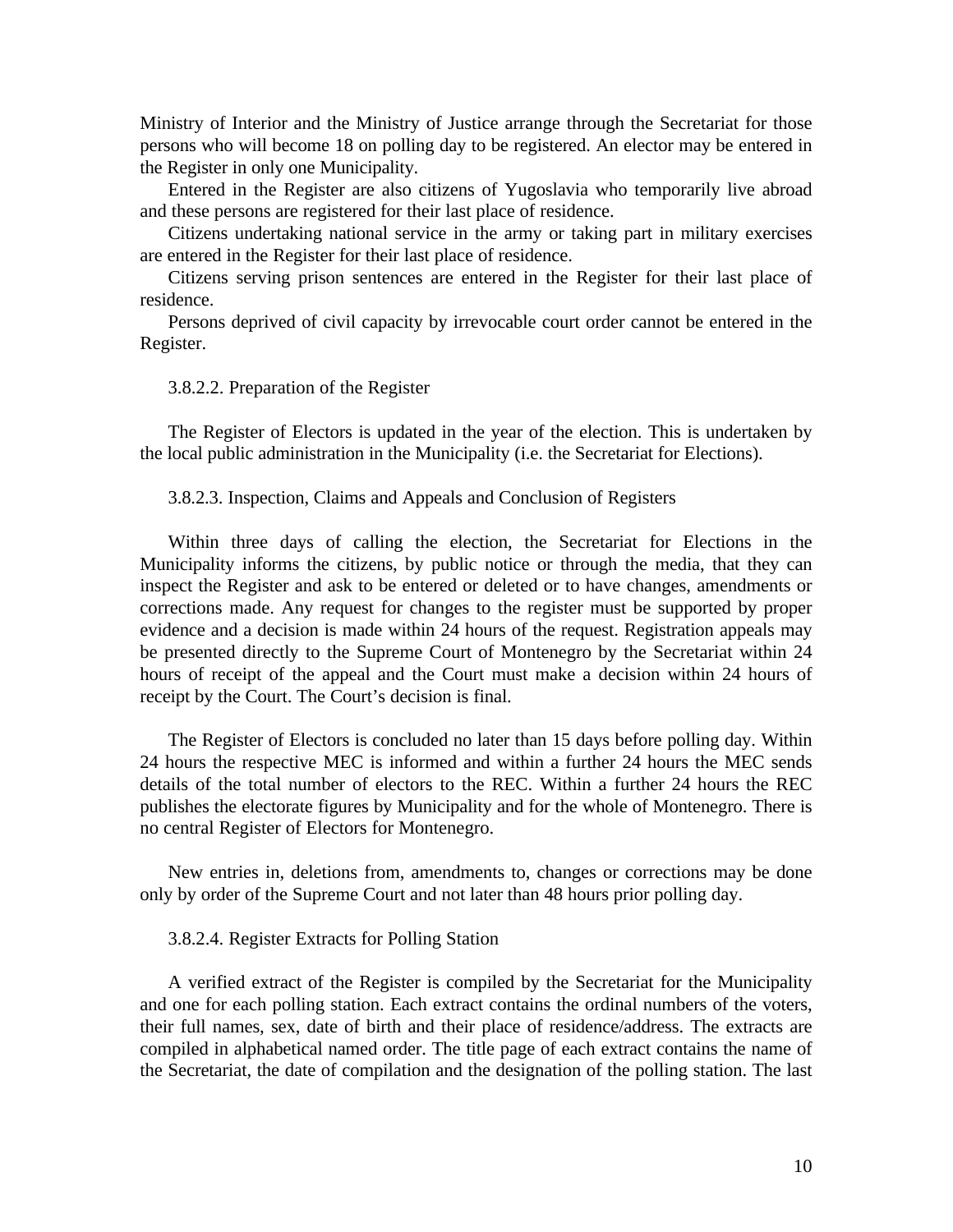page of the extract includes data on the number of pages and the number for the electors of the polling station.

In respect of those electors who cannot cast their vote in person at the polling station, separate extracts are made and verified by the MEC based on data supplied by the Secretariat for Elections in the Municipality.

Special lists of registered electors are compiled for army barracks and the lists are published by the MEC.

#### **3.9. The Ballot Paper**

In accordance with Article 10 (Presidential) and Article 73 (Parliamentary) the REC is charged with monitoring the preparation and verification of ballot papers and determines the number of reserve ballot papers. The REC prescribes the detail of form and appearance of ballot paper as well as the mode and control of printing and handling ballot papers. Article 11 (Presidential) provides that all ballot papers are of the same size, shape and colour and are duly verified by the REC. On 31.07.97 the REC published instructions as regards content, size, shape and colour, authentication, number of ballot papers required as determined by the MEC's (which number has to be equal to the number of electors for the respective Municipality) and as regards determination by the REC of total ballot papers and reserve supply for issue to each MEC.

#### **3.10. Polling Stations**

Polling stations are designated by the MEC's on proposals by the Secretariat for Elections in the respective Municipality no later than 15 days before polling day and details are published no later than 10 days before polling day. Up to 2,500 electors can be allocated to a particular polling station.

#### **3.11. Polling, Counting, PSC Protocols, Scrutiny and Tabulation of Results**

#### 3.11.1. Polling

Polling hours are from 0700 to 2000 hours and Articles 68 and 69 (Parliamentary) provide for dissolving and suspending the poll. Detailed instructions on the work of the PSC's before polling day, during polling hours and for the counting procedure were issued by the REC to all MEC's and in turn to PSC's.

The Electoral Law provides for a control slip mechanism including the establishment of an empty ballot box, and for the marking of the polling station register extract by circling the ordinal number of the elector having established the elector's identity. The elector is required to produce his or her identity card or other personal document. The REC's instructions provide for the means of identity other than an identity card, to include a personal photograph, register number or number of identity card. There is a further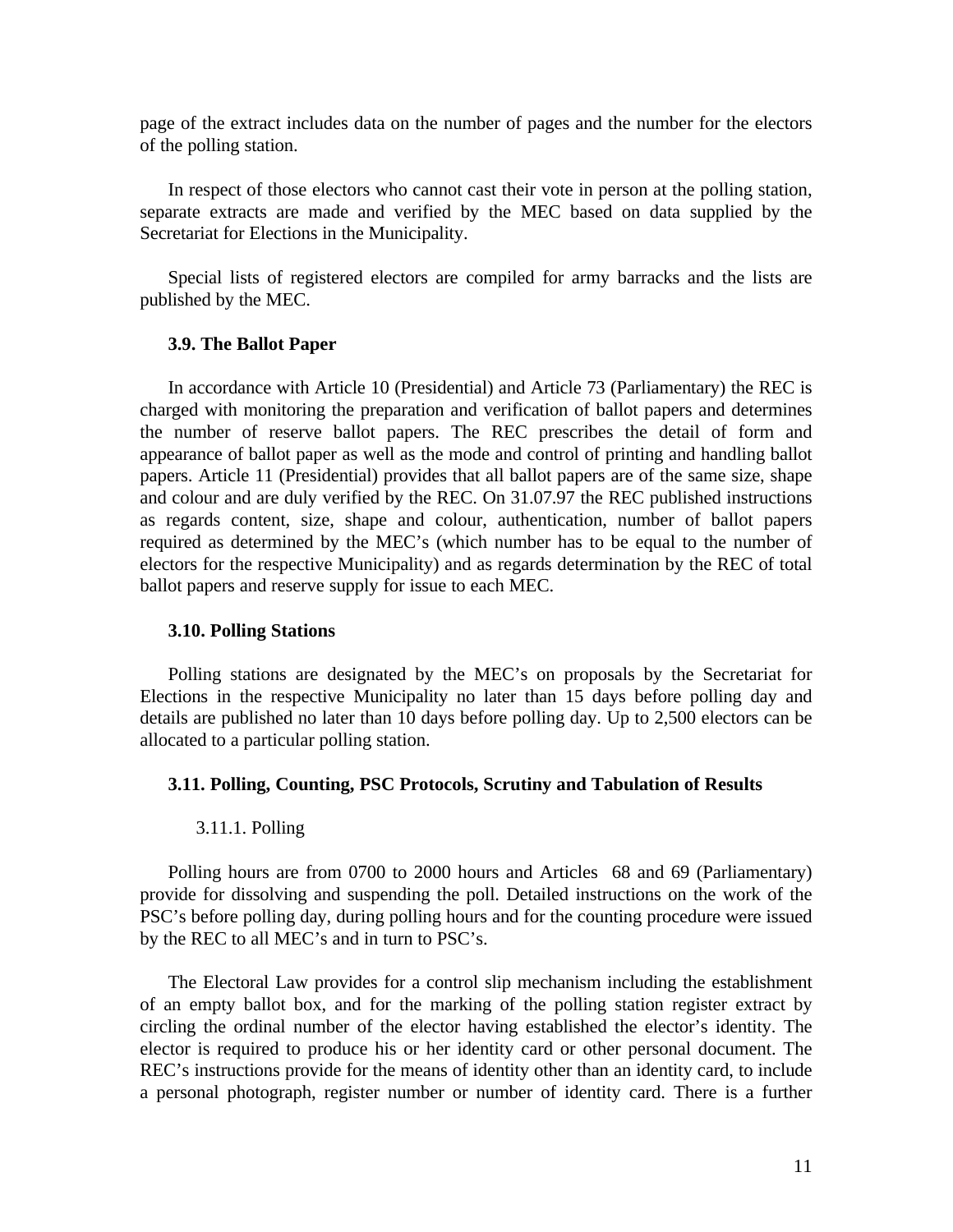requirement for each elector to hand to the PSC his or her polling information paper, which is distributed to each registered elector prior to polling day by the Secretariat for Elections in the respective Municipality (Article 67).

The voting procedure is explained to each elector by the PSC Chairman, especially the marking of the ballot paper by circling the ordinal number in front of the name of the candidate of the elector's choice. After voting the elector folds the ballot paper and places it into the ballot box under the control of the PSC members.

There are provisions for persons to be assisted in voting (i.e. blind, illiterate or disabled persons) by a companion and for voting by post (outside the polling station) where the elector is unable to attend in person by reason of old age, weakness, home or hospital treatment of serious illness, for reason of a business trip or studying away from normal residence. In order to vote by post the elector is required to inform the PSC's in writing no later than 12 noon on polling day.

There is a provision for electors serving in the army to vote at their military units and this provision also applies to persons in custody.

# 3.11.2. Counting

Counting takes place at the polling station after the end of polling. There is provision for:

- checking the presence of the ballot box control slip
- establishing and recording the total number of ballot papers received
- enumeration and recording of the unused ballot papers
- counting and recording the number of ballot papers in the ballot box
- determination and recording of the number of electors issued with ballot papers by reference to the marked Register
- identification and adjudication on the doubtful ballot papers
- enumeration and recording of the invalid ballot papers
- sorting and counting the valid ballot papers and recording the total votes for each candidate
- balancing the figures.

The work of each PSC is entered in an official Record (Protocol) into which is entered not only the figures referred to above but also:

- details of the first voter who checked the ballot box control slip
- details affecting the regular voting procedure and any interruption or prolongation of voting
- details of observers presence
- details of candidates' authorised representatives who left the polling station during the voting
- the time of the closing of poll
- details of any complaints to any of the polling and counting activities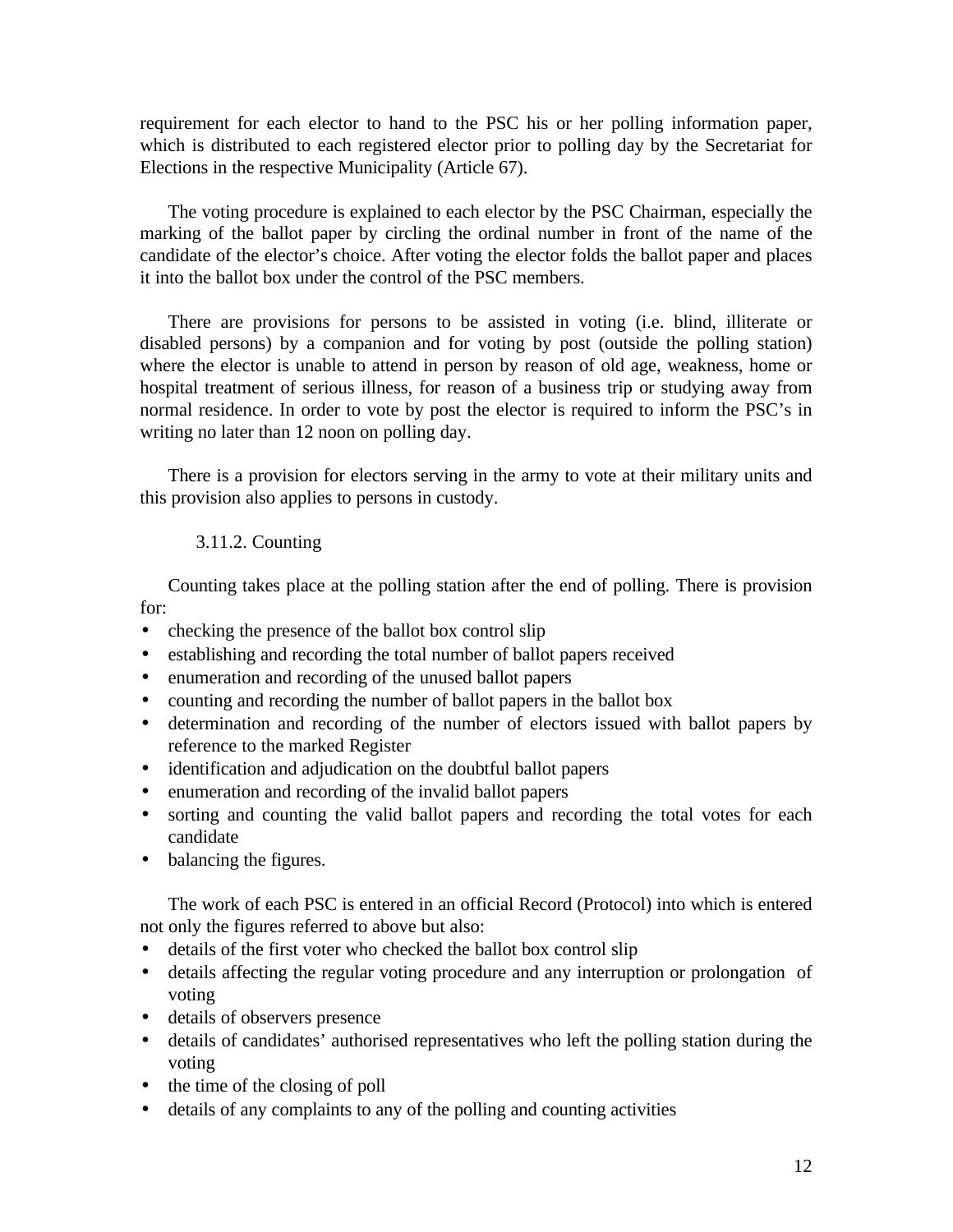- signature of each member of PSC or details of any member who was absent or refused to sign the record
- a provision for each PSC's member to receive a copy of the Record.

There is a second protocol (Report) recording the number of votes for each candidate, which is signed by the PSC, Chairman. The data required to be entered in this report must be the same as that entered in the Record.

All the figures in the Protocols are entered in numeric and in words.

Article 94 (Parliamentary) provides for the delivery of the Protocols, and of the election material, to the respective MEC by the PSC upon establishing the results and no later than 18 hours after the close of poll. In the Guidelines issued by the REC to PSC's there is a provision for the PSC Chairman and two authorised representatives of the candidates with the most votes to accomplish this delivery task.

# 3.11.3. Scrutiny and Tabulation of the Results

Upon receipt of the PSC protocols and electoral material the respective MEC conducts a scrutiny of the data and establishes the results for the Municipality. Article 15 (Presidential) requires each MEC to deliver its Protocol and Report to the REC within 12 hours after the latest time (18 hours) for delivery of PSC's Protocols and Reports to the MEC.

Article 15 (Presidential) requires the REC to calculate the results of the election of the President immediately upon receiving the MEC's Reports.

# **3.12. Campaign and Media**

#### 3.12.1. Electoral Law provisions

There is provision in the electoral law (Parliamentary) under Articles 6 and 49 to 63 and in the electoral law (Presidential) under Article 21 for campaign and media activities.

The campaign and media provisions in the law cover:

- right of candidates to the public information media, equal time on Radio-Television of Montenegro for presentation and exposition of candidates and their electoral programmes
- an exclusion as regards presentation in commercial, entertainment or similar programmes other than in news or other political information news items
- space and equal conditions in respect of the press public enterprise Pobjeda
- equal treatment as regards Radio-Television of Montenegro announcements of scheduled rallies
- indication by mass media that promotions on a commercial basis were paid for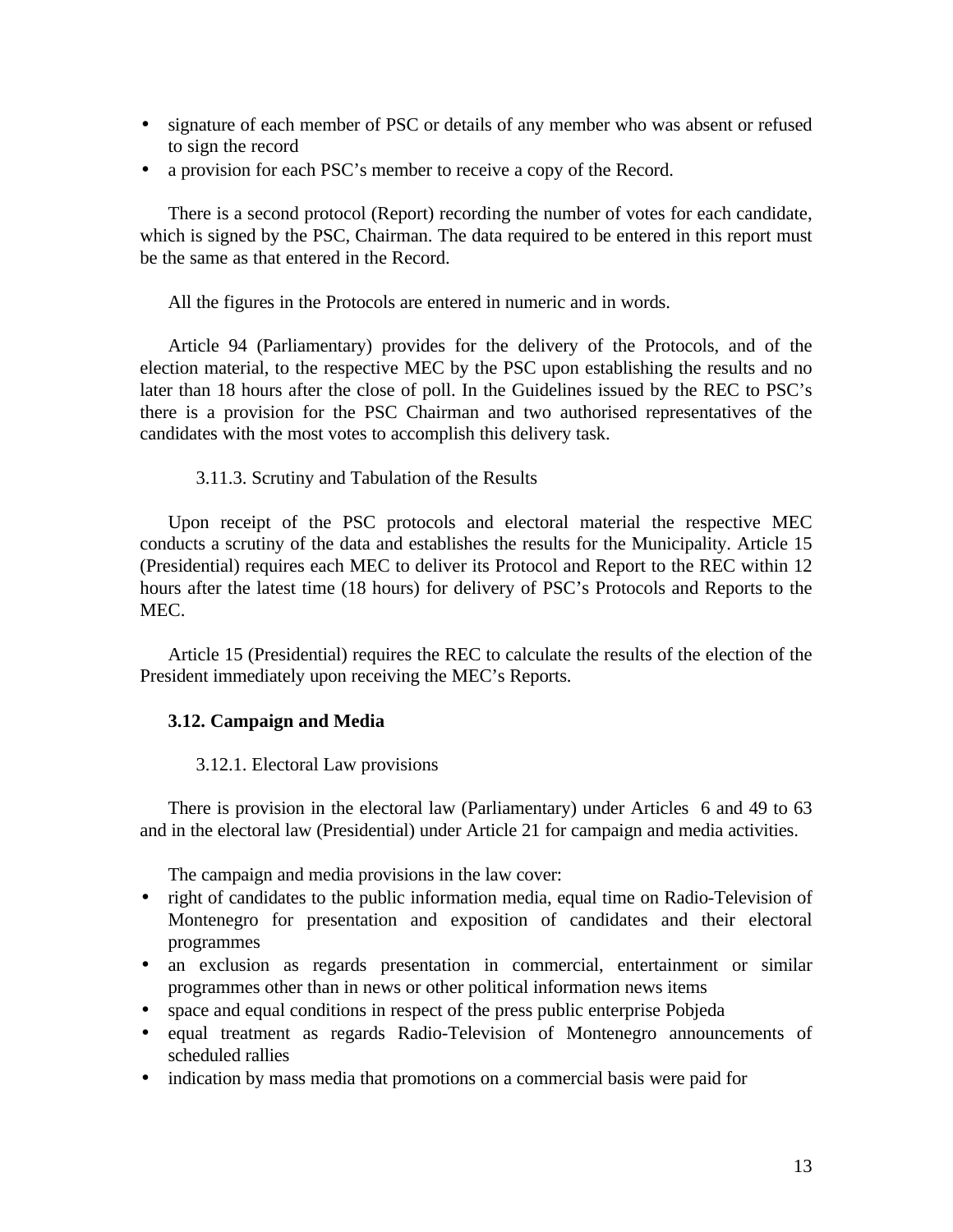- agreement between the media representatives, the REC and candidature representatives for presentation of political information and specialised programmes in an independent and objective manner and impartiality of presenters
- rules in respect of all media funded by the state or the local public administration
- organisation of conferences and other public gatherings in conformity with the regulations on public order and peace and reporting of such activities
- preparation and display of campaign posters, photographs leaflets etc. without special permission at places designated by the Municipal administration
- broadcasting the decisions on claims against the media
- prohibiting broadcasting/publishing results of public opinion polls and similar activities on the 7th day and thereafter prior to polling day as well as preliminary results before the close of poll
- prohibiting funding of electoral campaign by foreign persons, institutions and companies
- start of campaign the day after publication of validly nominated list of candidates
- end of campaign 48 hours before polling day.

# 3.12.2. Rules

On 7th August 1997 the REC published a set of Rules governing the number and duration of broadcasts for equal presentation of Presidential candidates and their programmes on Montenegrin Radio and Television, adequate space and columns in the Pobjeda Daily and full and true informing on the course of the electoral process. The rules govern promotion of the candidates' programmes, promotional gatherings, special broadcasts from promotional gatherings, announcement of promotional gatherings, press conferences, candidates' statements, face-to-face debates of the candidates and the setting up and work of a Media Control Committee.

# 3.12.3. Media Control Committee

The Media Control Committee was composed solely of authorised representatives from each of the competing political interests. The Committee's task was to ensure observance of the Rules as well as reporting publicly any violation of the Rules.

# **4. OBSERVATION FINDINGS AND CONCLUSIONS**

# **4.1. Administration of the Electoral Process**

1. From an overall administrative and technical point of view this election was generally well conducted. Due recognition is given to the Members of the Electoral bodies who played an essential role in the provision of effective and efficient electoral administration. The close co-operation between the members of the electoral bodies and the candidates' representatives was particularly significant and the respective Ministries and local public administration ably supported the electoral bodies.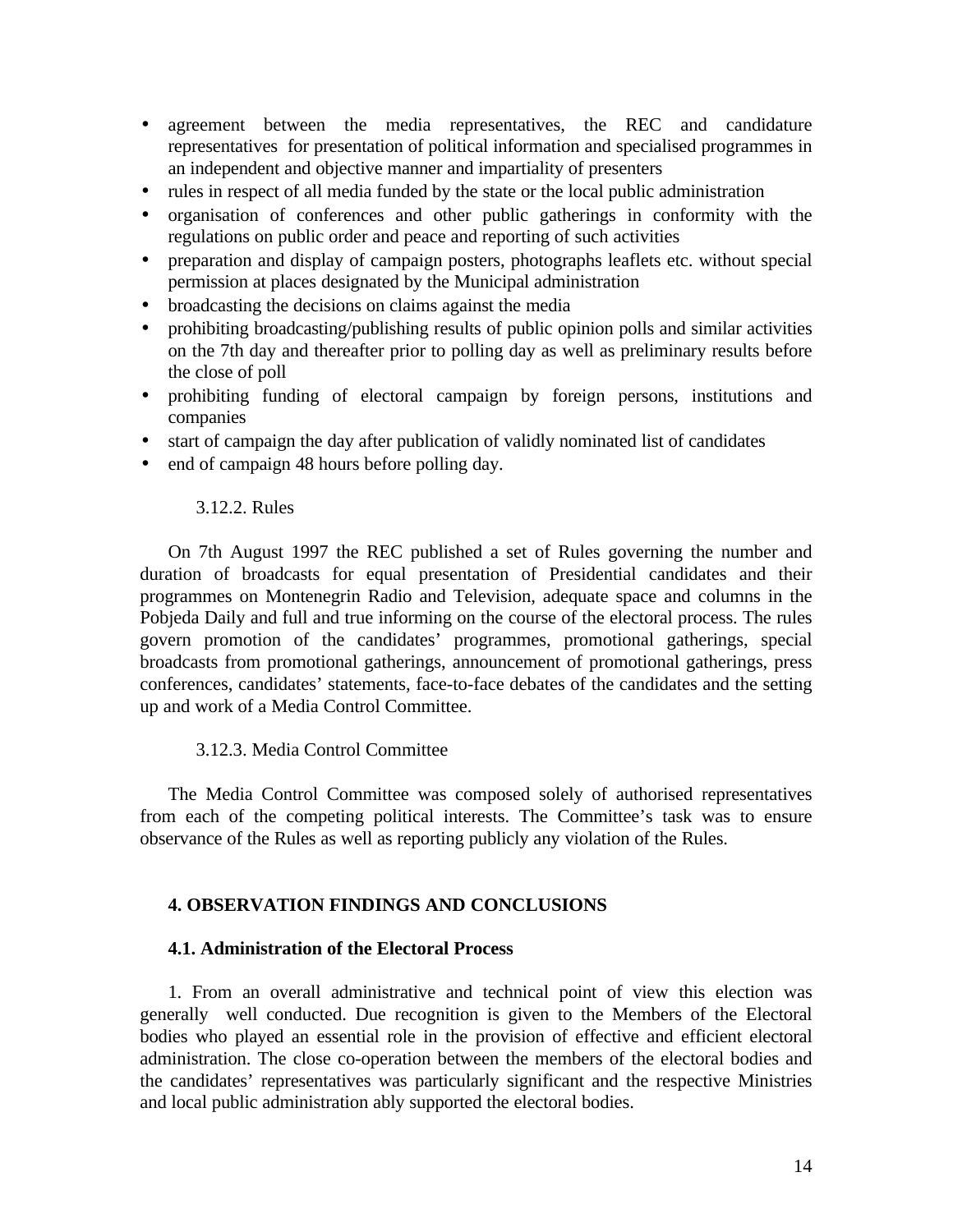2. It is encouraging to note that there was a willingness on the part of the electoral administration and the public administration to discuss problems associated with the organisation of the electoral process. There was an acceptance of deficiencies and a strong desire for an evaluation of the relevant legal provisions and a review of the procedures with a view to effecting improvements in the overall process.

3. The provisions of an Instruction Booklet for PSC members helped to ensure efficiency, consistency and uniformity of practice in the Polling Stations and this initiative should be commended. However when preparing such a document, greater care should be taken to ensure that the instructions are fully in accordance with the legal provisions. Instruction 2.9 "The authorised representatives of candidates observe the voting process from the places the Chairman of the PSC determines for them" together with a layout plan showing the location of such representative away from the PSC table, is contrary to the requirement for full participation by the candidates' representatives on the extended membership of the PSC's.

Polling day findings revealed that in practice the members on the extended composition of the PSC's not only observed the process on behalf of their respective Candidates but took an active part in the polling station procedures.

#### **4.2. The Legal Provisions**

Under the legal and administrative provisions section of this report, the various Laws, Ordinances, Rules and Opinions are listed in respect of the Presidential election. A number of the provisions lack definition and clarity and are therefore open to interpretation.

Thus there is a need to review certain of the respective laws and enact more detailed provisions as well as to define and clarify the various aspects of the electoral process, so as to avoid misinterpretation and to ensure uniformity and consistency.

### **4.3. Registration of Electors**

Registration of Electors is central to the work of local and parliamentary democracy and observation findings revealed the need to improve the registration of electors' exercise in Montenegro.

In the first round, it was observed that many citizens were:

- either wholly omitted from the Municipality Register, or
- their entries appeared on the Municipality Register for their previous address, or
- their entries appeared in the Municipality Register but the entries did not appear on the extracts for their respective Polling Station, or
- their entries were incorrect by reason of spelling errors etc.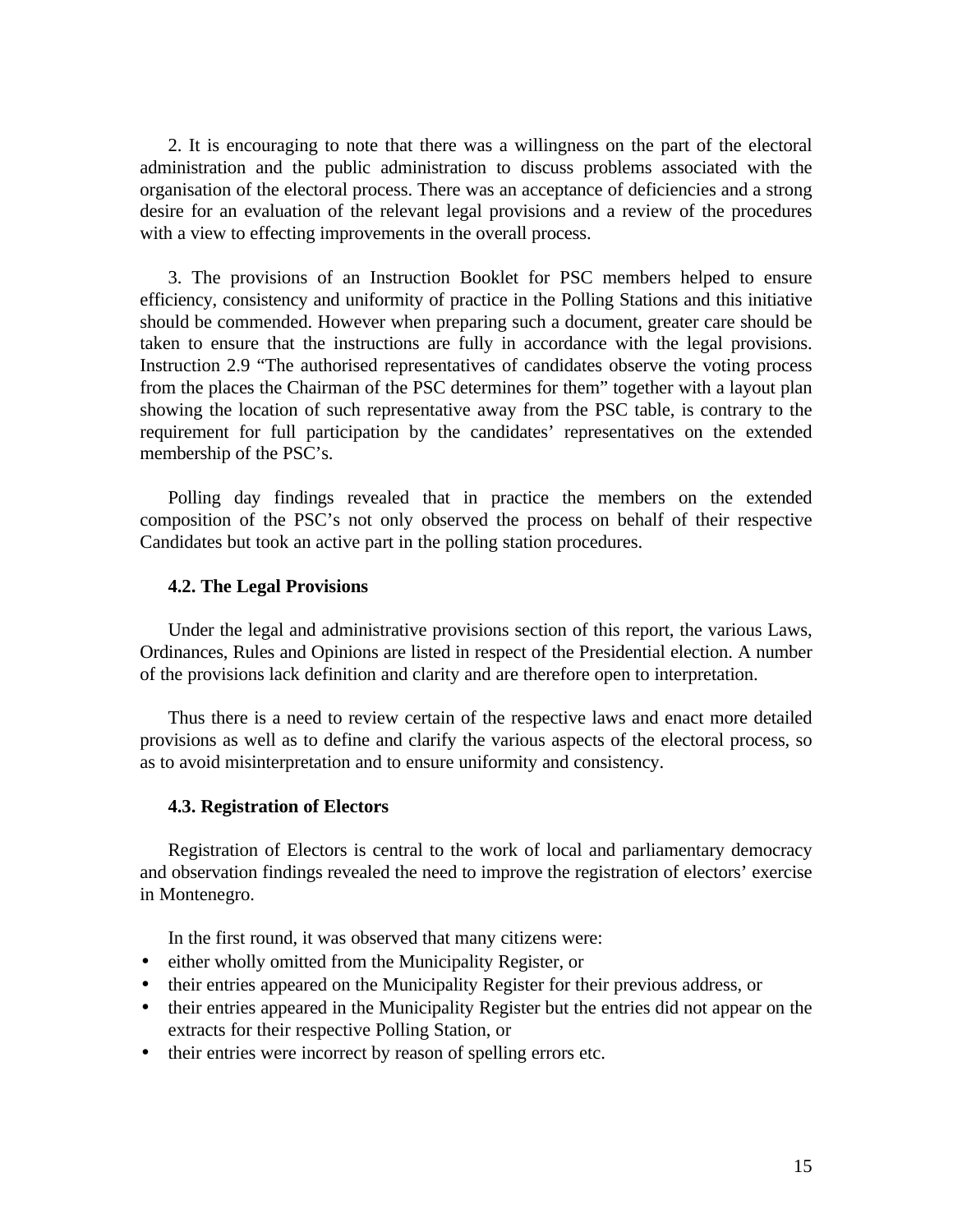Citizens whose entries did not appear on the Polling Station extract or their entry was incorrect, were directed to the Municipality in order to have their entries checked and if found to obtain a certificate to enable them to vote. Thousands of citizens were subjected to this procedure as evidenced by the long queues at the Municipality offices on polling day.

It was not possible to differentiate between those citizens who were wrongly omitted from the Registers and those who had not taken the opportunity to exercise their right to be registered. However in the given circumstances it was clear that some action needed to be taken, otherwise many thousands of citizens would have been denied their right to vote. This was recognised by the REC and the Ministry of Justice as well as the judiciary. The OSCE Election Observation Mission's opinion was sought by the REC to whom it was emphasised that the overriding consideration throughout any supplementary registration exercise to add new entries to the Registers, or to delete duplicate entries in respect of deceased persons, was to maintain a high level of transparency and openness. In particular, to ensure that the competing political interests and the citizens have confidence in the additional exercise. From an observation point of view, it was made clear that the following or a similar procedure could help to overcome the difficulties:

- Publication of the Register of Electors as amended by the Certificates issued by the Municipalities for the Election on 5th October and including all claims prior to 20th September and any new entries, deletions from, amendments to, changes or corrections by Court order made no later than 48 hours prior to polling day on 5th October.
- Publication should be wide and extensive within each Municipality and, if possible, at Polling Station level.
- Publication should be accompanied by a Voter Education exercise inviting citizens who have not registered to do so as a civic duty.
- A deadline should be set by which citizens not included in the Register as published may make a claim to be included in a Supplementary Register.
- Supplementary Registers should be published and made available to the competing political interests to enable any claims or objections to be made to the Court no later than 48 hours before Polling Day.
- Supplementary Register Pages should form a part of the Register Extracts for each Polling Station but should be on separate page(s).

It is encouraging to note that measures were taken in an attempt to improve the completeness and accuracy of the Register in time for the Second Round on 19th October. It was determined that any claims to be entered in the Registers should be made to the Municipality, where the required evidences of identity and residence were checked. However it was also determined that all such claims had to be subject to appeal to the Supreme Court in accordance with Article 7 of the Law of the Register of Electors, which provides for new entries in, deletions from, amendments to, changes or corrections of, to be done only by order of the Supreme Court and no later than 48 hours before polling day.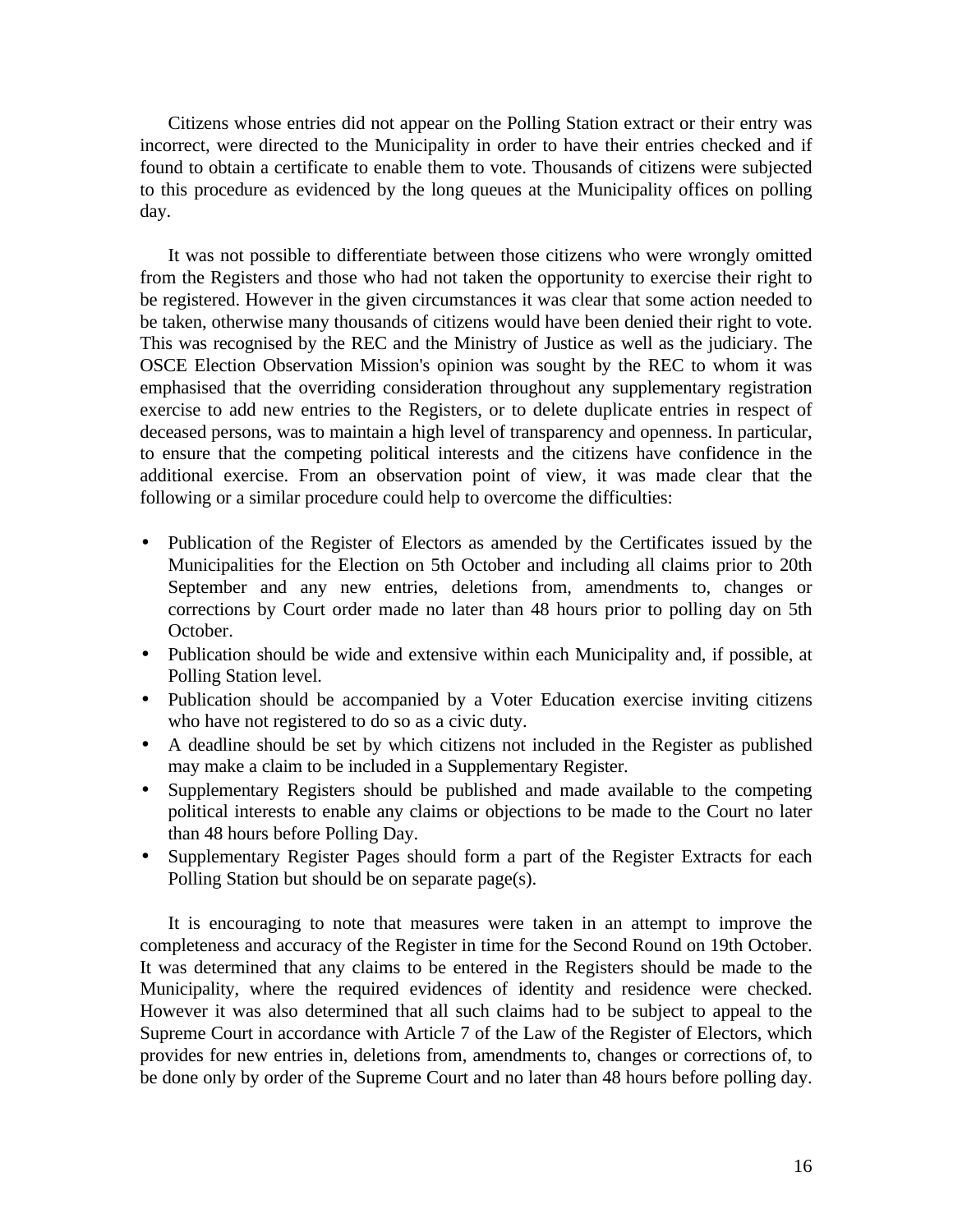It is not stipulated in the law that this provision applies only to the first round of an election.

It is acknowledged that if the additional registration exercise had not taken place many thousands of citizens would have been denied their right to vote. It is believed that some 13,000 appeals were lodged with the Supreme Court. However it is difficult to maintain a high level of transparency when such measures are undertaken in so short a period. No matter how well intended and non-discriminatory, such a practice should be avoided at future elections.

#### **4.4. Civic Education**

Given the state of the current Register of Electors as regards completeness and accuracy and the apparent lack of action on the part of citizens in checking their entries in the Register, combined with the failure in many cases to give the required notification of change of residence, a civic education exercise is called for, focusing on the importance of the right to register as an elector and the civic responsibility of all citizens to be registered as voters.

#### **4.5. Eligibility to Stand as a Candidate**

The electoral law defines the criteria for determination of eligibility to stand as a candidate and Article 5 of the Law of Election of the President provides "…. individual political parties or groups of citizens may propose no more than one candidate for the election for President of the Republic….".

Following the split in the Democratic Party of Socialists (DPS) and submission of nomination papers from the incumbent President, Momir Bulatovic, and the Prime Minister, Milo Djukanovic, in August, the REC justified that both Mr. Bulatovic and Mr. Djukanovic were considered as candidates of two different political parties. This was because Mr. Bulatovic was considered a member of a DPS registered at federal level and Mr. Djukanovic was a member of a DPS registered and only operating in Montenegro.

On the basis of a complaint with reference to Article 5 in the Electoral Law from one faction of the DPS, the Montenegrin Constitutional Court cancelled and overruled the decision made by the REC. The Montenegrin Constitutional Court based its decision on the fact that only political parties registered in Montenegro can nominate candidates. On 18th August, Mr. Bulatovic lodged a complaint to the Federal Constitutional Court on the basis that his constitutional right to stand as a candidate was being violated. On 10th September 1997 the Federal Constitutional Court declined the complaint and decided to abolish Article 5 of the Electoral Law. And the REC accepted two candidates from DPS in the election.

It is of concern therefore that Article 5 was abolished by the Federal Constitutional Court thus overruling the decision of the Constitutional Court of Montenegro in order to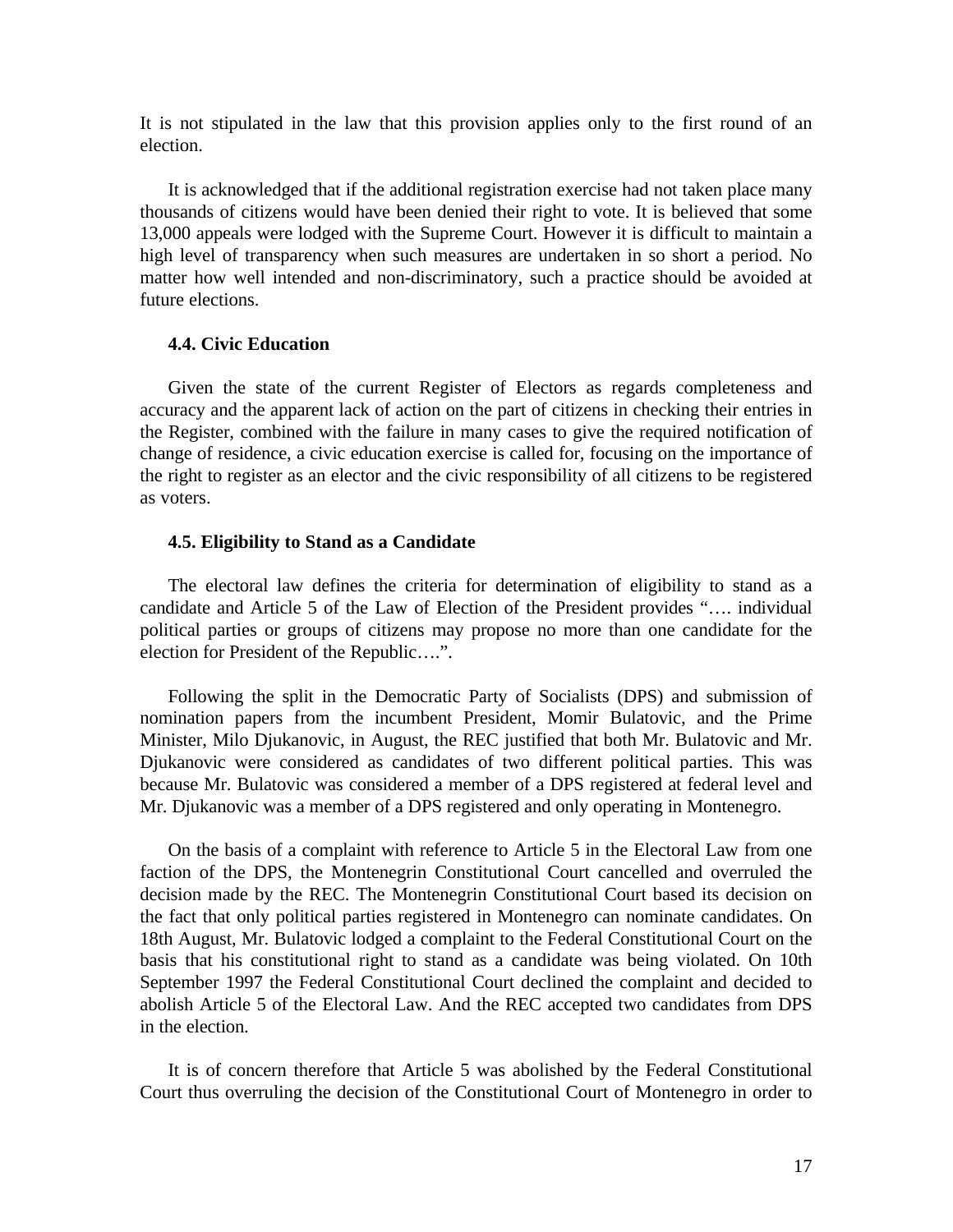provide for more than one candidate to be nominated from political parties or groups of citizens contrary to the legal provision in force at the start of the election process.

#### **4.6. Repeated or Fresh Elections**

In the commentary of the Law of Election of the President of the Republic, Article 16 of the Law is clarified as regards the criteria for holding repeated elections (2nd Round) and entirely fresh elections.

The essence for holding repeated elections (2nd Round) and entirely fresh elections because of a turnout of less than 50% is based on the principle that it is only the citizenelectors that can, by their vote, elect that Presidential candidate who has the support of the majority of the total electorate, that is of those who, in expressing their will, express themselves in the role of their constitutionally guaranteed civil sovereignty.

The provisions of the law (Articles 105-107 (Parliamentary)) in respect of repeated and fresh elections are unclear. There needs to be a clear definition of the terms "Repeated" and "Fresh" and the criteria for each should be more particularly defined.

Repeated elections are understood to mean

(Article 106) an election at a polling station, where such election has been invalidated and in such an event the repeated election must take place within 3 days of the decision to repeat

(Article 107) an election in a Constituency or Municipality where such election has been invalidated and in such an event the repeated election must take place within 15 days of the decision to repeat

Fresh elections are understood to mean that the whole election process takes place again and this term may also apply to pre-term elections (i.e. held before the end of mandate), which are also referred to as Early elections in Article 109 (Parliamentary).

# **4.7. Nomination of Candidatures**

Article 8 of the electoral law (Presidential) provides for the list of nominated candidates to be compiled by the REC in the order of candidates as determined by drawing lots within 48 hours following the expiry of the latest day for submission of nomination papers (i.e. no later than 20 days before election day).

Article 46 of the electoral law (Parliamentary) stipulates that within 24 hours after the submission of each nomination the REC must decide as to its validity and if there is a defect, to allow 48 hours for the papers to be corrected by the nominating party. If the nomination papers do not fulfil the conditions of the law or if the deficiencies in the papers have not been corrected within the prescribed time, the REC will pass within the next 48 hours, a decision on refusal to promulgate such nomination.

The above provisions are contradictory. According to this provision (Article 8), nominations closed on 15th September and the list of nominated candidates was required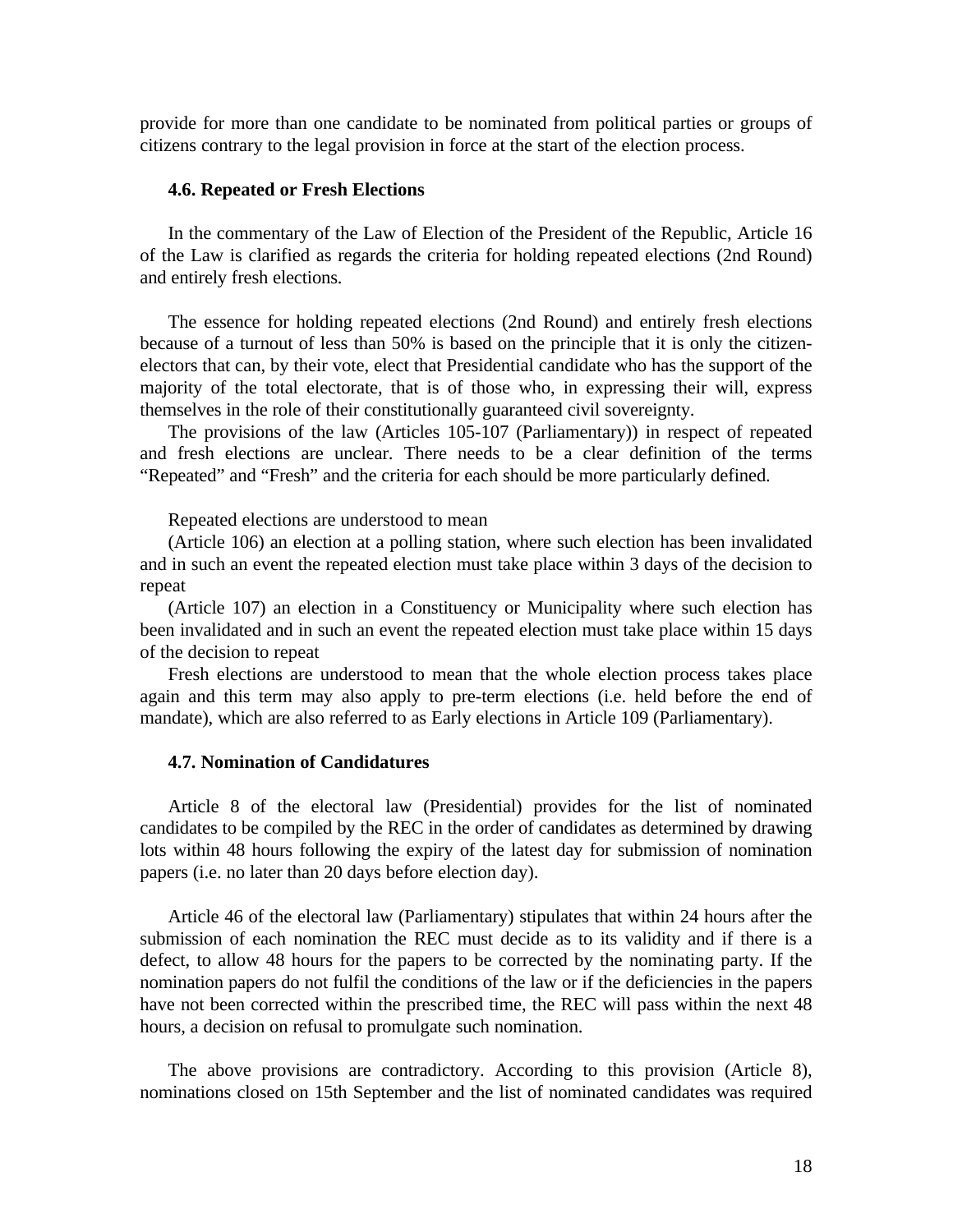to be compiled on 17th September in the order of candidates as determined by drawing lots. However the provision in Article 46 for corrections to nominating papers means that up to 16th September the REC may decide on defects to nominations and up to 18th September the nominating party may re-submit corrected nomination papers and up to 20th September the Commission may pass a resolution on refusal. Furthermore the submission of nomination appeals to the Constitutional Court delayed the compilation of the list of candidates, which was not completed until 20th September. Thereafter there is a requirement to publish in the Official Gazette the list of validly nominated candidates.

#### **4.8. Political Parties not Competing**

Leaders of the following political parties, which include the main opposition parties in the Parliament, signed a Charter on 25th August 1997 to the effect that their parties would not be putting forward candidates at the Presidential election: - (a) People's Party, (b) Liberal Alliance of Montenegro, (c) Party of Democratic Action, (d) Democratic League in Montenegro, (e) Democratic Union of Albanians, (f) Social Democratic Party of Montenegro.

#### **4.9. Composition of Polling Station Committees**

In Montenegro, there is provision for the competing political interests to be represented on the Commissions and Committees. Thus candidatures' representatives are able to play an essential role in safeguarding the electoral process. The electoral law provides for such representation on the extended compositions of the electoral bodies whereas there is provision for independent impartial membership of the permanent compositions. An instruction was issued on 19th September 1997 by the Republican Election Commission to Municipal Election Commissions to the effect that permanent members of Polling Station Committees should be appointed upon the proposal of the political parties submitting candidacies. This Instruction was contrary to the spirit of the law and was in contradiction of a determination of the REC on 18th October 1996 (Ref. 313) that the appointment of the permanent composition of the PSC's is the exclusive competence of the MEC's.

Accordingly a number of MEC's either did not comply at all with the REC's Instruction or reached a compromise and complied in part only. Thus there was an element of confusion and lack of uniformity in practice.

It is of concern that under paragraph 2 (Principles) of the REC Instruction, it was stated

"….. and satisfies the principles, standards and requirements of the International Security and Co-operation in Europe – OSCE – Presidential Election 1997."

It was incorrect of the REC to include such wording in its Instruction to the MEC's thereby lending credence to such an Instruction. In fact this Instruction was contrary to the opinion, which was sought by the REC and given by the Election Observation Mission when seeking clarification of this particular provision of the law.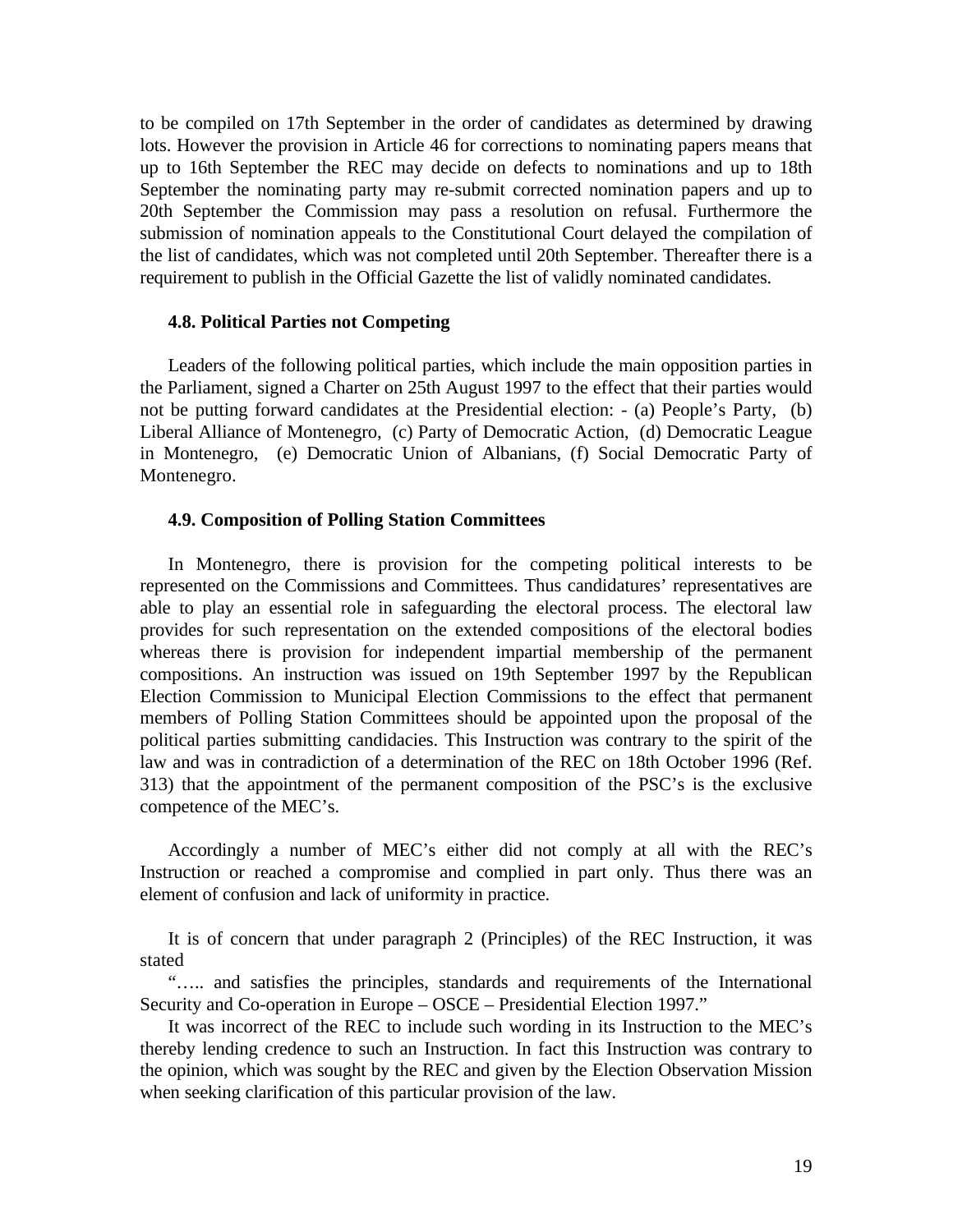# **4.10. Presence and Participation of Members on Extended Composition of Electoral Bodies**

The delayed presence of candidates' representatives, particularly on MEC's, to just 5 days before polling day prevented their ability to participate in all aspects of the election administration. The decision of the REC, notified to MEC's (Ref. 01-189), that such representation should be simultaneous as regard all candidacies is also contrary to the spirit of the law, and prevented participation at an early stage after the publication of the list of validly nominated candidates on 20th September.

#### **4.11. Independence and Impartiality of Electoral Bodies**

The complete independence and impartiality of the Election Administration is essential to the proper conduct of the electoral process. The best ambassadors for the legitimacy of the electoral process are the members of the commissions and the polling station committees both permanent members and extended members. Electors need to have confidence in the process and this was secured during the Second Round with full representation and participation by the representatives of the candidates particularly at polling station level. Each member had the right to have his or her complaint recorded in the Polling Station Record and with the further right to refuse to sign the Record. Thus there was the essential safeguard to ensure fairness and transparency.

However, there is a need to include a more detailed provision in the electoral law as regards the independence and impartiality of all the members of electoral bodies in the performance of their duties under the law.

#### **4.12. The Ballot Paper**

Article 11 of the electoral law (Presidential) provides for the ballot paper to be verified by the REC. The ballot paper was not only authenticated by the REC but that body took upon itself the responsibility for the ordering as well as the supply and delivery of paper for the printing of the ballots for the Second Round. It is considered that this task should have been executed on behalf of the REC, as the supervisory body, by the appropriate body of the public administration.

#### **4.13. Media**

Coverage of the political campaign by the main sources of information, Montenegrin and Serbian Television, as well as the print media was not well balanced and the prejudicial effect this can have is of concern.

It should be noted that the electoral law provisions on the media do not apply to the public Serbian media neither at national nor at Federal level.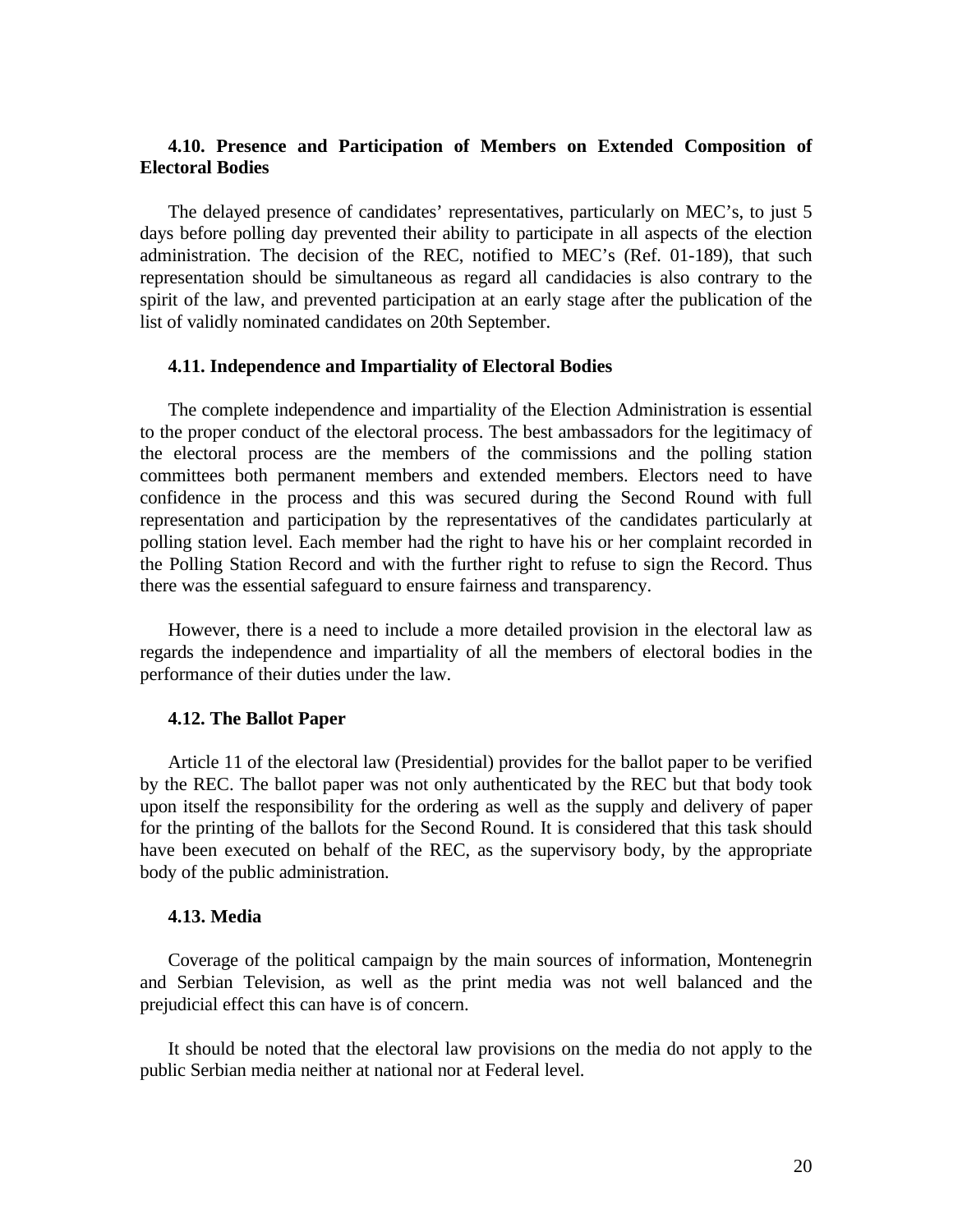There are provisions regulating media coverage, and a supervision body comprised of the candidates authorised representatives was established to ensure observance of the Rules.

Article 20 of the Rules provided for the first session of the Committee to be held on 16th September 1997 and Article 12 provided for the start of the promotion of the candidates programmes on 17th September 1997. However the publication of the final list of validly nominated candidates must take place no later than 15 days before the polling day (i.e. 20th September 1997). Therefore such a body of candidates representatives may be constituted no later than 20th September.

The list of validly nominated candidates was determined on 20th September following adjudication by the Constitutional Court on a number of appeals. Accordingly the first meeting of the Committee, under the Chairmanship of the REC, with all competing political interests represented and with a representative of the Secretariat for Information, took place on 20th September 1997, when the sequence of promotions in all the media was determined by drawing lots. The promotion of candidates programmes started on 22nd September on radio and television and on 23rd September in Pobjeda Daily.

A proposal of the internal regulations of the Committee and of the related administrative matters was prepared by the Secretariat for Information and adopted at a meeting of the Committee on 25th September again under the Chairmanship of the President of REC. The draft internal regulations, as amended by the introduction of the qualified majority vote by two thirds of members present, were approved unanimously and agreement was reached on the rotation of chairpersons.

Subsequently meetings were held on 26th September and 28th September. In the Second Round, although an attempt was made to summon a meeting, no such meeting was held. The uncertainty as regards the participation of representatives of all those candidates competing in the First Round was hence not cleared.

There is apparent scepticism about the ability of such a politically composed body to effectively fulfil its duty. As a consequence there is also an apparent lack of interest in the participation of such proceedings.

#### **4.14. International and Domestic Observers**

In recognition that international and domestic observers play an essential part in establishing and safeguarding public confidence in the electoral process, it is of concern that there is no specific and detailed provision in the electoral laws for such a presence and participation. Article 22 of the electoral law (Parliamentary) makes scant reference to "…. other persons monitoring the operations of electoral bodies shall act according to the rules of conduct laid down by the REC".

### **4.15. Out of Polling Station Voting – Old Age, Illness etc.**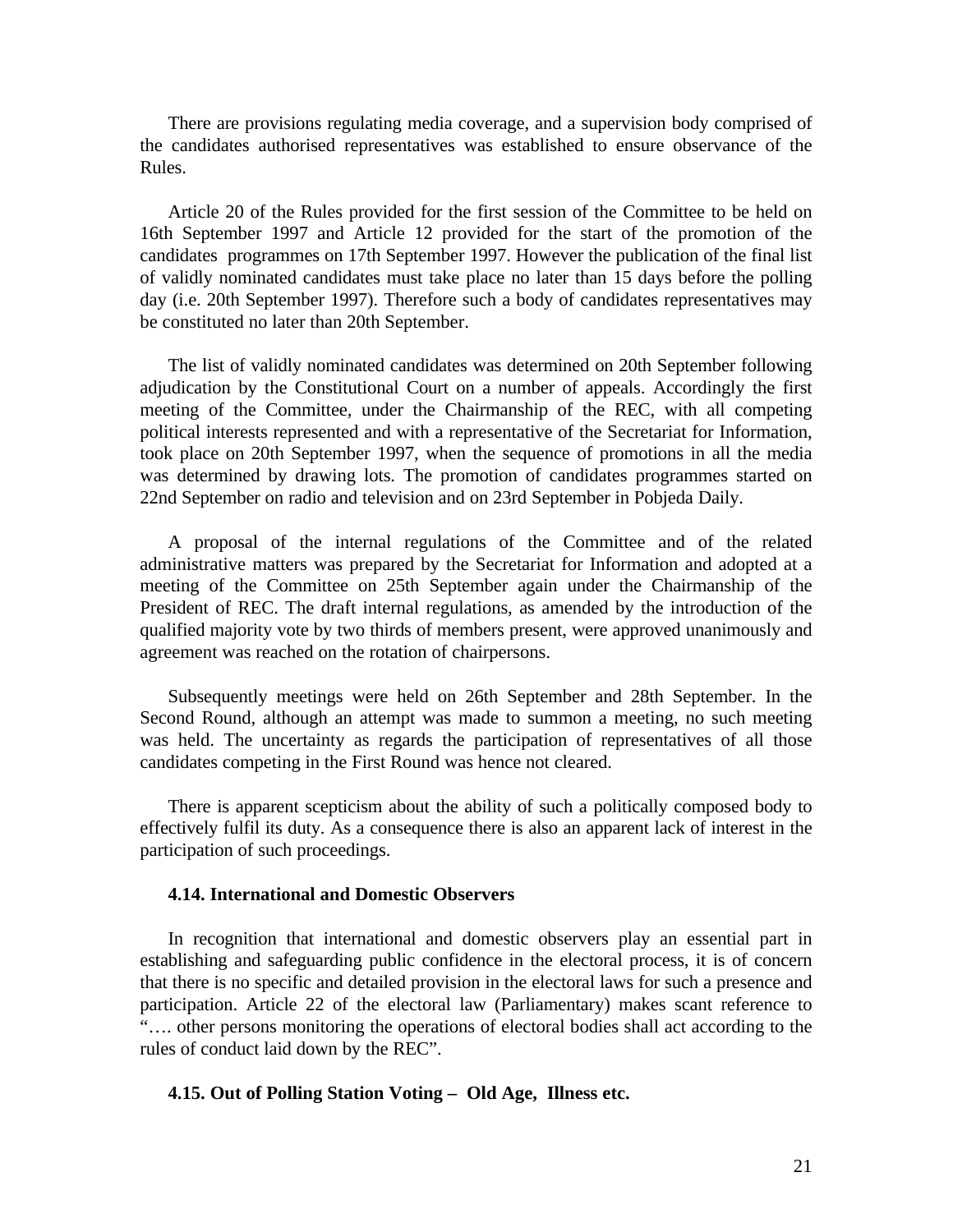While the provisions for out of polling station voting (postal voting) are a well intended effort to create an inclusive process by endeavouring to maximise enfranchisement there is a need to review these provisions as regards the transparency of the procedures when visiting those electors on polling day who are unable to attend the polling station in person by reason of old age, weakness, home or hospital treatment of serious illness.

Article 85 of the electoral law (Parliamentary) provided for this exercise to be conducted by the PSC "through its agent" whereas the Instructions issued to PSC's by the REC stipulate that this is undertaken "through its commissioner, who is one of the deputies of the members of the PSC".

#### **4.16. Voting by Post – Persons on Business Trips and Students**

The absent voting provisions for electors on a business trip or those studying away from their normal residence cannot be carried out in practice, given that Article 87 (Parliamentary) stipulates that such electors must contact the PSC for the polling station for which they are registered and to request the sending of the required material in order to vote. In practice such persons are excluded from the electoral process.

#### **4.17. Voting by the Military and Persons in Custody**

There is provision in the electoral law Article 87 (Parliamentary) for electors doing their national service in the army or taking part in military exercises or carrying out their duties in the units of the Yugoslav army, to cast their votes in such units or institutions. Special lists are drawn up for each Municipality. The Secretariat for the Register of electors of the Municipality in which a soldier is registered as an elector (i.e. his last place of residence) is obliged to send the necessary material for voting to the military unit or institution in which the soldier is serving. Voting takes place under the supervision of a Military Commission. On the conclusion of the voting at the barracks the Military Commission delivers the voting papers in sealed envelopes to the respective MEC's, in which the soldiers are registered as electors.

There is no provision in the electoral law for the voting procedure to be monitored by the candidates' representatives and at a certain number of barracks, voting took place on the day before polling day. Thus, this exercise, which could have been much simpler given that there is one sole constituency for the Presidential election, was not conducted in a transparent manner. There is a similar concern in respect of postal voting by persons in custody. The published final results of each MEC reveal that over three quarters of all those electors (i.e. soldiers and prisoners) registered to vote by post either did not vote or their voting papers did not arrive at the respective MEC by the hour fixed for the close of poll (i.e. 2000 hours).

#### **4.18. Voting After the Hour Fixed for the Close of Poll**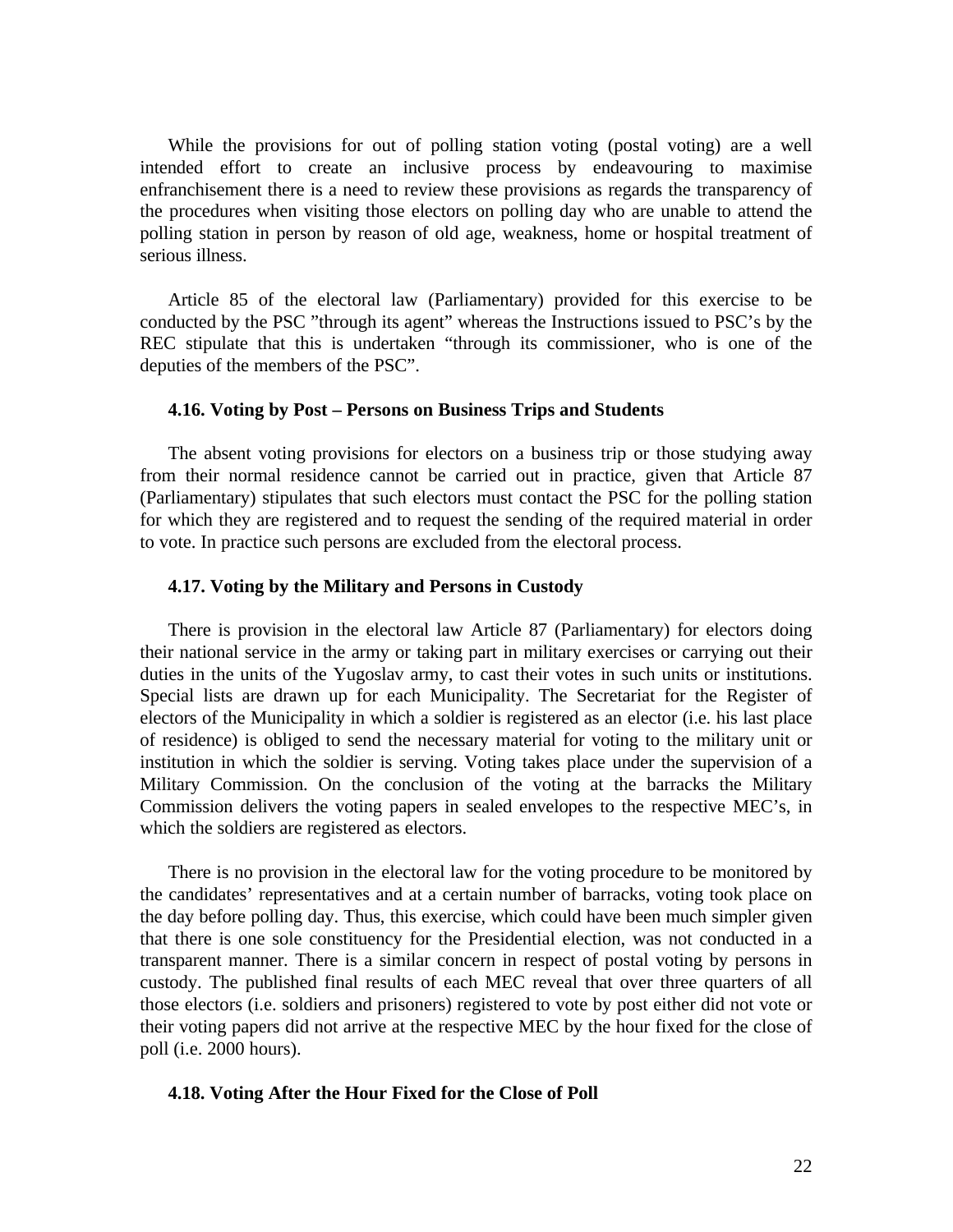There were difficulties of administration, particularly with the late introduction of the safeguard of additional Register extracts for recording the electors' signature at the polling station in the second round. Members of the MEC's, PSC's and the local public administration worked long hours to ensure that everything was ready for polling day. This additional measure led to long queues at many polling stations and many voters had to wait a long time in order to cast their ballot. The introduction of any such additional safeguard late on in the electoral process should be carefully considered not only as regards the legitimacy of such a measure, but also the effect any such measure may have on the administration and proper conduct of the electoral process, particularly in the polling stations.

In recognition of the difficulties, which faced those PSC's with high electorates, it is concluded that the practice of ensuring the fundamental right of every elector to participate in the election and to vote for the candidate of their choice was conducted in a non-discriminatory manner.

# **4.19. Tabulation and Consolidation of Results for each Municipality at each MEC**

The tabulation and consolidation of polling station results took place at each MEC with the involvement of the candidates' representatives. In order to support this activity statisticians were deployed by the Secretariat of Development to operate computers and to tabulate the results using the software specifically designed for the purpose. The software provided for a record in the computer for each protocol and there is the safeguard of a record of any subsequent alterations to the original record with a separate record on the computer.

The procedure for scrutiny and tabulation of PSC results included:

- MEC receiving and checking the PSC Protocols
- adjudication on claims
- checking the data for arithmetical errors and whether the figures balance
- statisticians entering into the computer the figures from the Protocols and printing out the results for each polling station, which figures were then checked against the Protocols by the Members of the MEC
- each candidates' representative received a copy of the computer printout
- transmission of data from each MEC (except one MEC which did not have this capability) to the Secretariat for Development, which body consolidated the results for information of the REC
- delivery of the MEC's Protocols and Reports to the REC.

Observation findings revealed that these procedures at MEC level worked well and were conducted with candidates' representatives having the opportunity to monitor the proceedings, which were carried out in an open and transparent manner.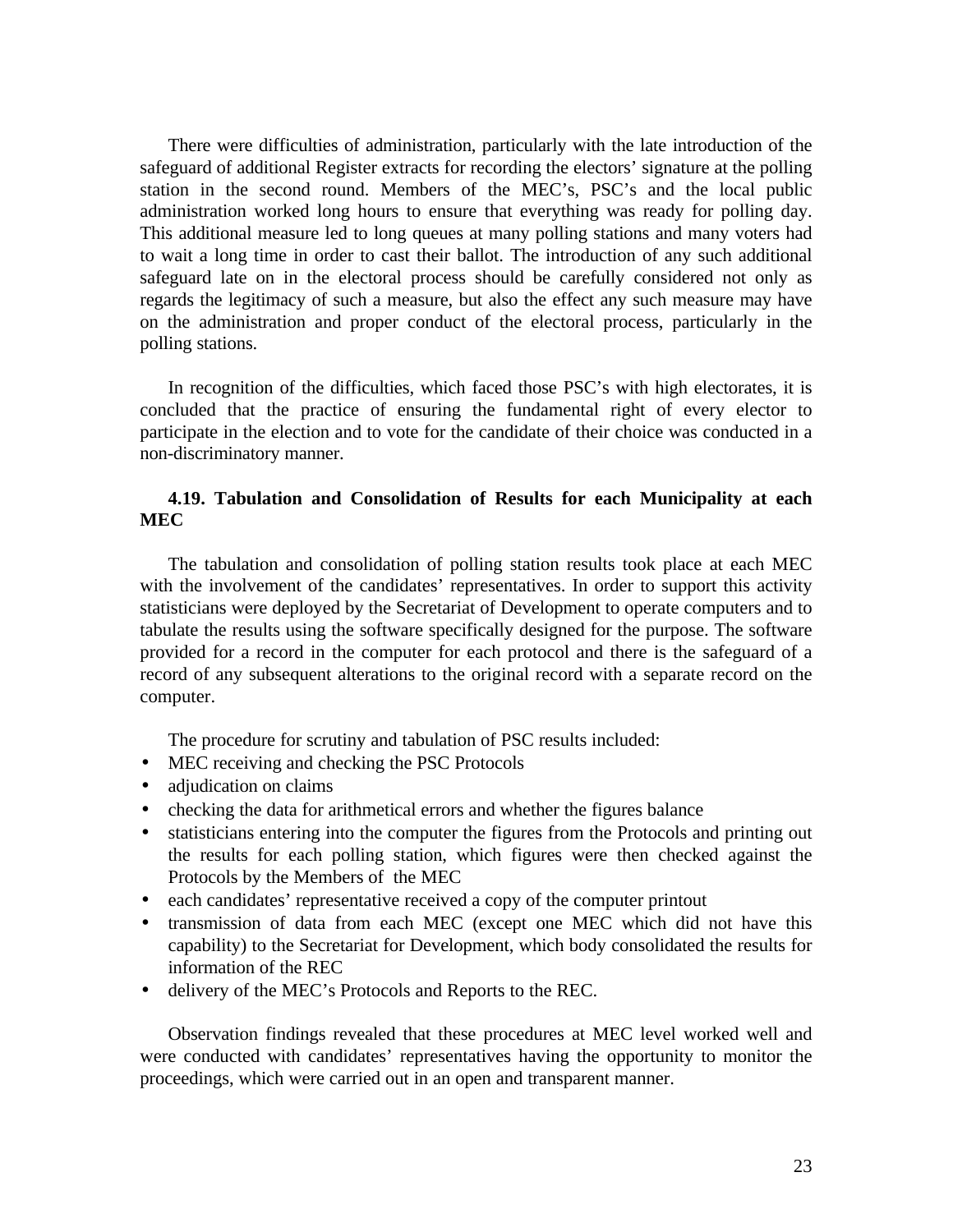#### **4.20. Announcement of Results by the Republican Election Commission**

Article 15 of the electoral law (Parliamentary) requires the REC to immediately calculate the results of the election upon receipt of the reports of all MEC's. There was no delay in the announcement of the results for the First Round. However it is of concern that despite the early conclusion of the procedures at MEC level and a simpler ballot in the Second Round and the submission of Reports by those bodies in good time to the REC, there was a lack of communication and in turn a lack of transparency on the part of the REC as regards the final results, which were not made known officially until late evening on Tuesday 21st October 1997.

#### **4.21. Second Ballot**

There being no candidate securing a majority of the total votes cast, a second round of voting took place on October 19.

The polling and counting processes for the First Round in respect of two polling stations in Bar were repeated on 9th October. This was because there were more ballot papers in the ballot box than number of electors entries marked in the Register extracts to show that such persons had attended and were issued with ballot papers.

#### **5. RECOMMENDATIONS**

#### **The Legal Framework and Administrative Procedures**

There is an overriding need for consolidation of the existing legal framework, with clear and precise laws as well as rules and regulations, which further expand on the laws, and define and clarify the various technical and administrative aspects of the electoral process.

# **The Election Timeframe**

A more realistic timetable in the Election Law for election-related deadlines should be established.

#### **The Introduction of Additional Safeguards**

The introduction of an additional safeguard requiring voters to sign their name to the register, led to a delay in the close of poll, particularly at those polling stations with over 1,500 electors. Such safeguards should already be envisaged in the Election Rules and Regulations, thus avoiding their late introduction and accompanying administrative delays.

#### **The Voters Register**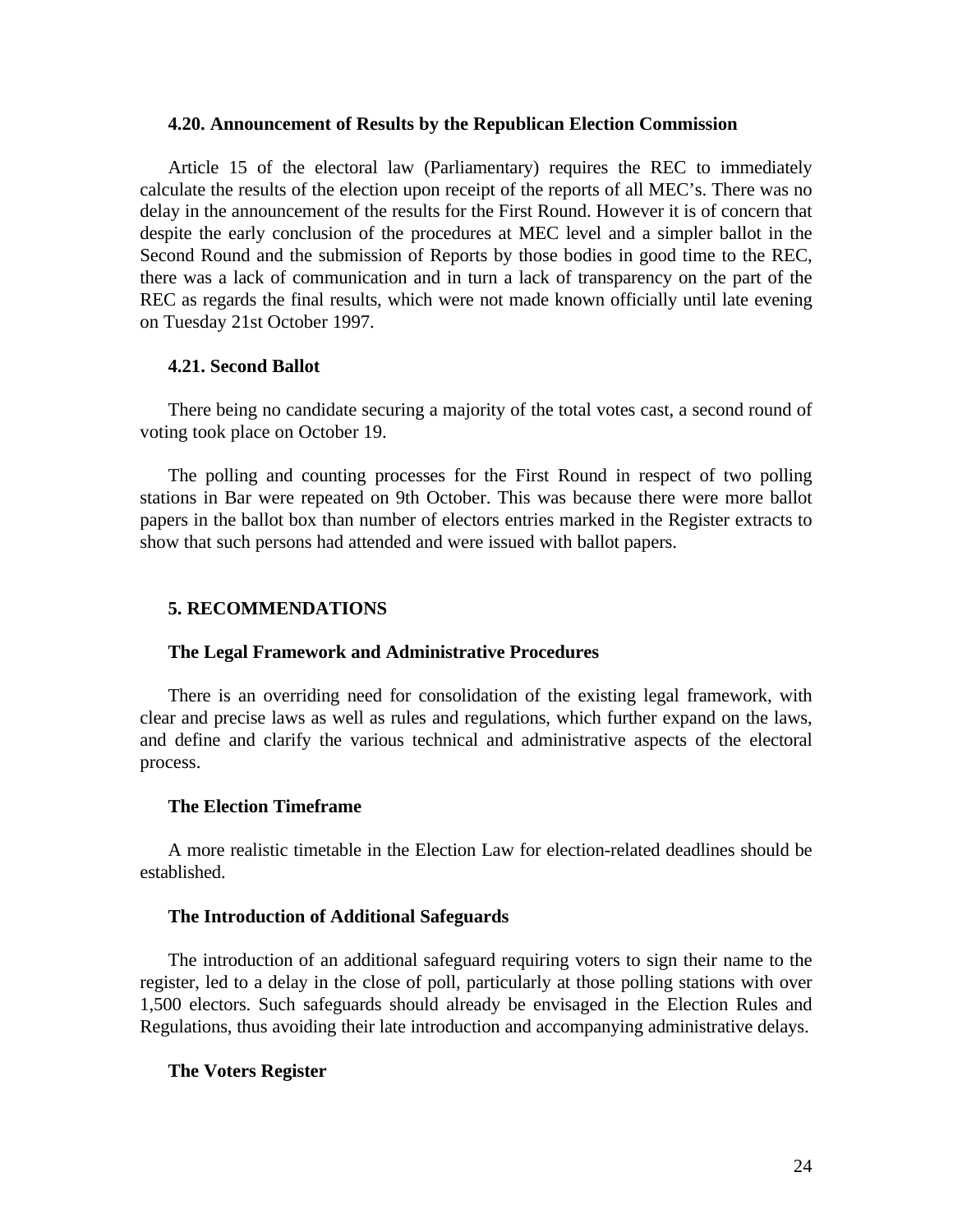There is a need to review the fragmented practices and procedures, to produce a central Register for the whole of Montenegro and not on a purely Municipality basis. There is need to conduct a registration exercise so as to update the Registers in order improve their completeness and accuracy. There should be one central body with overall responsibility for registration and close liaison between this body and the relevant central and local public administration in order to ensure effective procedures for the administration and computerisation of registration. Such a vital part of the democratic process should not be left to each Municipality to undertake this exercise separately without control and clear direction from the centre. It is essential to enforce uniform practices and procedures, and introduce the required measures for publication, claims, appeals and a high level of transparency.

#### **Electoral Bodies**

The electoral law should be clarified in respect of the presence and participation of candidates' representatives, and should provide for their full participation on all electoral bodies at each and every stage of the electoral process.

There is also a need to include a more detailed provision in the electoral law as regards the independence and impartiality of the permanent members of electoral bodies in the performance of their duties under the law.

#### **Public Administration**

There is a need to review the provisions of the law in respect of the powers and competencies of the electoral bodies, and to define more clearly the roles of the various Ministries and other public administration bodies. A distinction must be established between electoral administration on the one part and executive and logistical operations on the other part.

#### **Ballots**

It is recommended that each ballot paper should be authenticated with an official stamp, unique for each Polling Station, and each ballot paper stamped at the time of issue to each elector.

#### **Civic Education**

A civic education exercise is called for, focusing on the importance of the right to register as an elector and the civic responsibility of all citizens to be registered as voters.

# **Nomination Procedures**

There is a need to review the provisions in respect of the nomination procedure with a prescribed timetable providing for: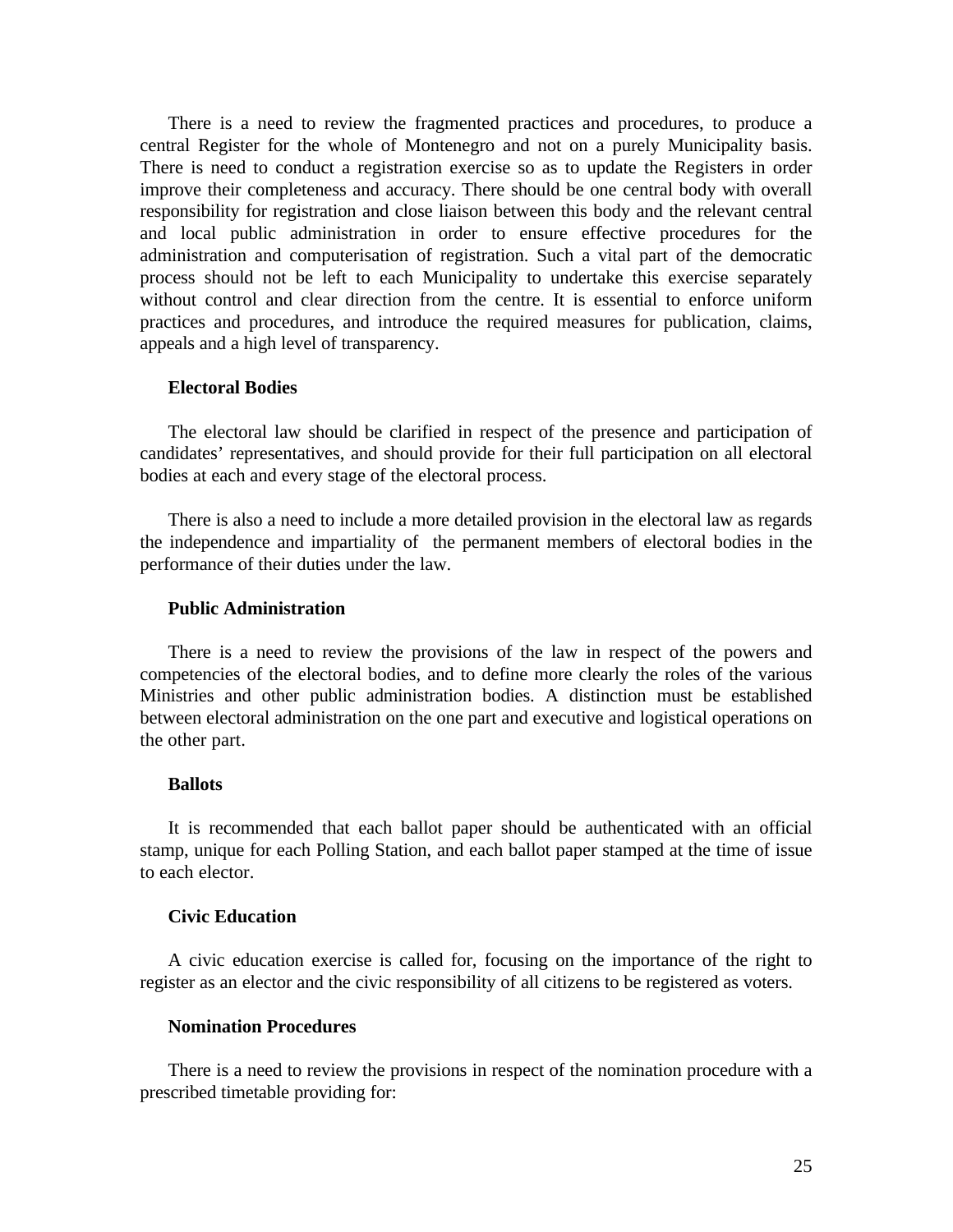- start of nominations
- close of nominations
- publication of provisional list of candidates
- period for (i) claims against rejection and (ii) claims of objection to acceptance to the Commission and subsequent appeal to the Court
- publication of the final list of validly nominated candidates.

# **The Media**

It is important to strive for a more equitable and unbiased formula in respect of both the print media and the radio and television media, so as to permit contestants reasonable access and coverage for the contesting points of view to be equitably communicated. In the realisation that larger and better financed parties and candidates may be able to purchase media time or space an equitable formula should be reached to ensure that all the contesting points of view be fairly and equitably communicated.

It is considered that improvements can be made in respect of media coverage with regards to distinguishing between coverage of campaign events and other events such as state affairs.

# **The Media Control Committee**

Consideration should be given to review of the legal provisions in respect of Media control with a view to establishing a more effective body comprising of independent members and representatives of the competing political interests.

# **The Election Campaign**

Although there is provision in Article 59 of the electoral law (Parliamentary) there was an indiscriminate display of campaign posters on traffic signs etc. Consideration should be given to more detailed legal provisions in respect of the designation of places for display and proper control over such activities by the public administration.

# **Out of Polling Station Voting**

It is considered that the conduct of out-of-polling-station-voting should not be performed by one person. It is suggested that provision should be made for the designation of a specified number of deputies of PSC Members, not excluding the Members of the extended composition, to undertake this task jointly and in such a way as to maintain the secrecy of voting.

### **Voting by Military, by Post and by Persons in Custody**